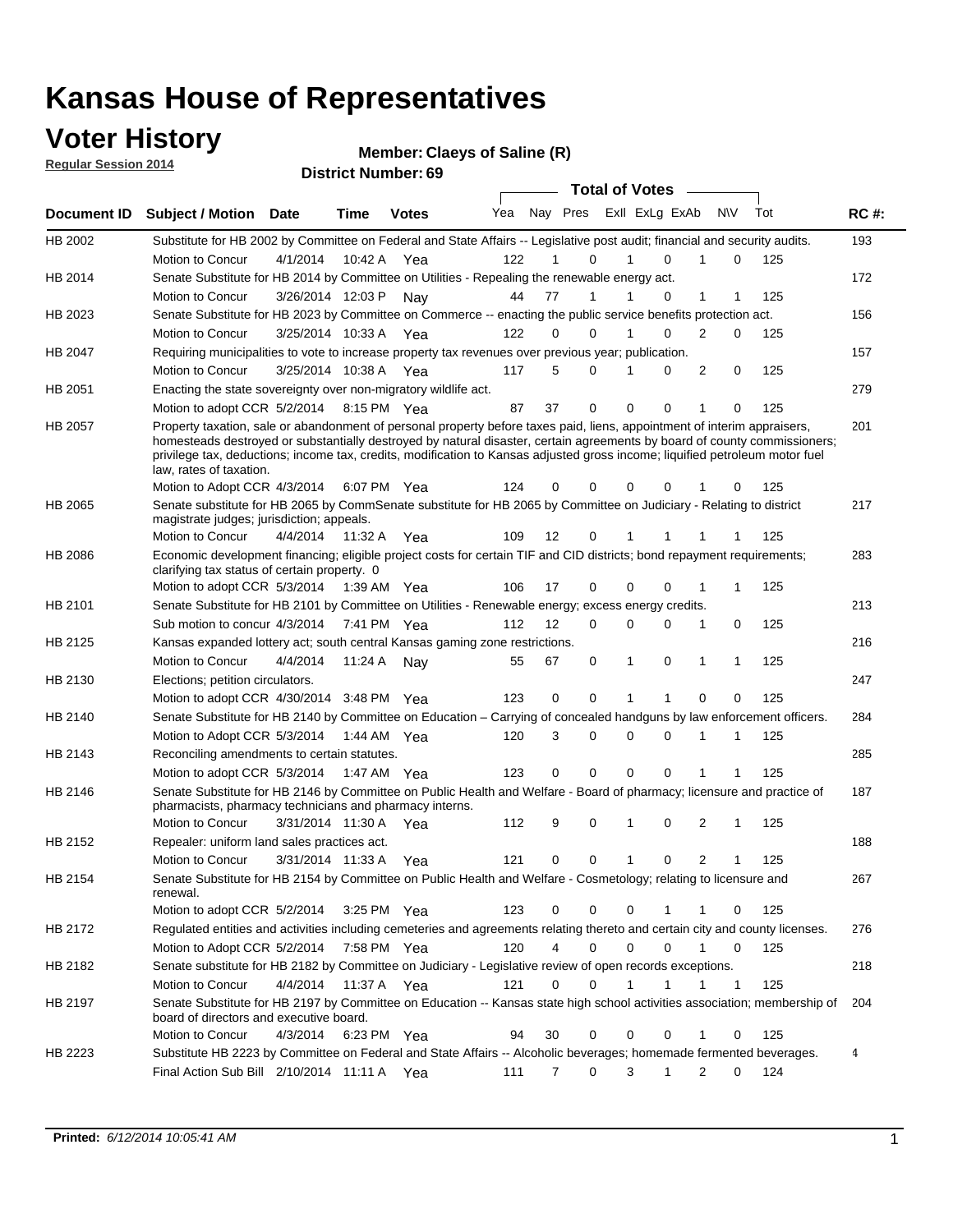#### **Voter History Member**

| <b>VULGE LIBLUI Y</b>       | Member: Claeys of Saline (R) |
|-----------------------------|------------------------------|
| <b>Regular Session 2014</b> | <b>District Number: 69</b>   |
|                             | <b>Total of Votes</b>        |

|         | Document ID Subject / Motion Date                                                                                                                                                                                                                                                                                                                                                                                                                                                                                                                                                                                                                                                                                                                                                                                                                                   |          | Time                  | <b>Votes</b> | Yea | Nay Pres     |             | Exil ExLg ExAb |          |                | N\V | Tot | <b>RC#:</b> |
|---------|---------------------------------------------------------------------------------------------------------------------------------------------------------------------------------------------------------------------------------------------------------------------------------------------------------------------------------------------------------------------------------------------------------------------------------------------------------------------------------------------------------------------------------------------------------------------------------------------------------------------------------------------------------------------------------------------------------------------------------------------------------------------------------------------------------------------------------------------------------------------|----------|-----------------------|--------------|-----|--------------|-------------|----------------|----------|----------------|-----|-----|-------------|
| HB 2223 | Substitute for HB 2223 by Committee on Federal and State Affairs—Alcoholic beverages; homemade fermented beverages;<br>microbrewery gallonage expanded; liquor license length of citizenship.                                                                                                                                                                                                                                                                                                                                                                                                                                                                                                                                                                                                                                                                       |          |                       |              |     |              |             |                |          |                |     |     | 205         |
| HB 2231 | Motion to Concur<br>Senate Substitute for Substitute for HB 2231 by Committee on Ways and Means - Appropriations for FY 2014, FY 2015, FY<br>2016, FY 2017 and FY 2018 for various state agencies; capital improvement projects; claims against the state.                                                                                                                                                                                                                                                                                                                                                                                                                                                                                                                                                                                                          | 4/3/2014 |                       | 6:27 PM Yea  | 115 | 9            | 0           | 0              | 0        |                | 0   | 125 | 282         |
|         | Motion to adopt CCR 5/2/2014 9:48 PM Yea                                                                                                                                                                                                                                                                                                                                                                                                                                                                                                                                                                                                                                                                                                                                                                                                                            |          |                       |              | 70  | 54           | 0           | $\Omega$       | $\Omega$ | 1              | 0   | 125 |             |
| HB 2246 | Substitute for HB 2246 by Committee on Commerce, Labor and Economic Development - Peer review for certain licensed<br>technical professions.                                                                                                                                                                                                                                                                                                                                                                                                                                                                                                                                                                                                                                                                                                                        |          |                       |              |     |              |             |                |          |                |     |     | 38          |
|         | <b>EFA Sub Bill</b>                                                                                                                                                                                                                                                                                                                                                                                                                                                                                                                                                                                                                                                                                                                                                                                                                                                 |          | 2/21/2014 1:34 PM Yea |              | 120 | 0            | 0           | 1              | 0        | 2              | 1   | 124 |             |
| HB 2246 | Substitute for HB 2246 by Committee on Commerce, Labor and Economic Development - Peer review for certain licensed<br>technical professions.                                                                                                                                                                                                                                                                                                                                                                                                                                                                                                                                                                                                                                                                                                                        |          |                       |              |     |              |             |                |          |                |     |     | 260         |
|         | Motion to Concur                                                                                                                                                                                                                                                                                                                                                                                                                                                                                                                                                                                                                                                                                                                                                                                                                                                    | 5/2/2014 |                       | 11:40 A Yea  | 124 | 0            | 0           | 0              |          | 0              | 0   | 125 |             |
| HB 2272 | Kansas expanded lottery act; southeast Kansas gaming zone; privilege fee and investment threshold amount reduced.                                                                                                                                                                                                                                                                                                                                                                                                                                                                                                                                                                                                                                                                                                                                                   |          |                       |              |     |              |             |                |          |                |     |     | 200         |
|         | <b>Motion to Concur</b>                                                                                                                                                                                                                                                                                                                                                                                                                                                                                                                                                                                                                                                                                                                                                                                                                                             | 4/2/2014 |                       | 4:18 PM Yea  | 84  | 36           | 0           | 0              | $\Omega$ | 1              | 4   | 125 |             |
| HB 2296 | Campaign finance; permitted uses of campaign funds; increased exemption amount for certain candidates; contributor<br>information; lobbyist filings.                                                                                                                                                                                                                                                                                                                                                                                                                                                                                                                                                                                                                                                                                                                |          |                       |              |     |              |             |                |          |                |     |     | 248         |
|         | Motion to adopt CCR 4/30/2014 3:53 PM Yea                                                                                                                                                                                                                                                                                                                                                                                                                                                                                                                                                                                                                                                                                                                                                                                                                           |          |                       |              | 119 | 4            | 0           | 1              |          | 0              | 0   | 125 |             |
| HB 2296 | Campaign finance; permitted uses of campaign funds; increased exemption amount for certain candidates; contributor<br>information; lobbyist filings.                                                                                                                                                                                                                                                                                                                                                                                                                                                                                                                                                                                                                                                                                                                |          |                       |              |     |              |             |                |          |                |     |     | 287         |
|         | Motion to Override<br>Veto                                                                                                                                                                                                                                                                                                                                                                                                                                                                                                                                                                                                                                                                                                                                                                                                                                          |          | 5/30/2014 10:24 A     | <b>NV</b>    | 96  | 5            | 0           | 0              | 0        | 0              | 24  | 125 |             |
| HB 2298 | Senate Sub for HB 2298 by Committee on Judiciary - Uniform controlled substances act. Senate Sub for HB 2298 by<br>Committee on Judiciary - Uniform controlled substances act.                                                                                                                                                                                                                                                                                                                                                                                                                                                                                                                                                                                                                                                                                      |          |                       |              |     |              |             |                |          |                |     |     | 209         |
|         | Motion to Concur                                                                                                                                                                                                                                                                                                                                                                                                                                                                                                                                                                                                                                                                                                                                                                                                                                                    | 4/3/2014 |                       | 6:40 PM Yea  | 123 |              | 0           | 0              | 0        | 1              | 0   | 125 |             |
| HB 2303 | Relating to driver's license fees; driving under the influence equipment fund.                                                                                                                                                                                                                                                                                                                                                                                                                                                                                                                                                                                                                                                                                                                                                                                      |          |                       |              |     |              |             |                |          |                |     |     | 1           |
|         | Motion to adopt CCR 1/22/2014 11:45 A Yea                                                                                                                                                                                                                                                                                                                                                                                                                                                                                                                                                                                                                                                                                                                                                                                                                           |          |                       |              | 109 | 11           | 0           | 1              | 0        | 4              | 0   | 125 |             |
| HB 2312 | Local governments; investment of idle funds; changes.                                                                                                                                                                                                                                                                                                                                                                                                                                                                                                                                                                                                                                                                                                                                                                                                               |          |                       |              |     |              |             |                |          |                |     |     | 253         |
|         | Motion to Concur                                                                                                                                                                                                                                                                                                                                                                                                                                                                                                                                                                                                                                                                                                                                                                                                                                                    | 5/1/2014 |                       | 4:31 PM Yea  | 123 | 2            | $\mathbf 0$ | 0              | $\Omega$ | $\Omega$       | 0   | 125 |             |
| HB 2338 | Substitute for HB 2338 by Committee on Ways and Means - Judicial branch; supplemental appropriation for fiscal year 2015,<br>judiciary operations; increasing various docket fees and creating new docket fees; annually, allowing the allocation of a budget<br>for each judicial district court operations, chief judge would have the authority to expend funds as necessary to carry out the<br>functions of such district if such chief judge elected to do so, including establishing what court personnel are necessary and<br>their compensation; district court judges in judicial district elect chief judge and court of appeals judges elect chief judge of the<br>court of appeals; district judge and district magistrate judge vacancies; statutory authority for longevity bonus for judicial<br>branch employees repealed; nonseverability clause. |          |                       |              |     |              |             |                |          |                |     |     | 229         |
|         | Motion to Adopt CCR 4/4/2014                                                                                                                                                                                                                                                                                                                                                                                                                                                                                                                                                                                                                                                                                                                                                                                                                                        |          |                       | 7:17 PM Yea  | 66  | 57           | 0           | 0              | 0        | $\overline{2}$ | 0   | 125 |             |
| HB 2378 | Senate Substitute for HB 2378 by Committee on Assessment and Taxation - Providing sales tax exemption for sales of certain 189<br>machinery and equipment used for surface mining activities.                                                                                                                                                                                                                                                                                                                                                                                                                                                                                                                                                                                                                                                                       |          |                       |              |     |              |             |                |          |                |     |     |             |
|         | Motion to Concur                                                                                                                                                                                                                                                                                                                                                                                                                                                                                                                                                                                                                                                                                                                                                                                                                                                    |          | 3/31/2014 11:35 A     | Yea          | 117 | 4            | 0           |                | 0        | 2              |     | 125 |             |
| HB 2389 | Senate Substitute for HB 2389 by Committee on Judiciary - Crimes and criminal procedure; mistreatment of a dependent adult 277<br>or an elder person; RICO; warrants; discharge of certain persons; appeals.                                                                                                                                                                                                                                                                                                                                                                                                                                                                                                                                                                                                                                                        |          |                       |              |     |              |             |                |          |                |     |     |             |
|         | Motion to Adopt CCR 5/2/2014                                                                                                                                                                                                                                                                                                                                                                                                                                                                                                                                                                                                                                                                                                                                                                                                                                        |          | 8:05 PM Yea           |              | 123 | 1            | 0           | 0              | 0        |                | 0   | 125 |             |
| HB 2398 | Relating to the Kansas revised limited liability company act.                                                                                                                                                                                                                                                                                                                                                                                                                                                                                                                                                                                                                                                                                                                                                                                                       |          |                       |              |     |              |             |                |          |                |     |     | 28          |
|         | <b>Final Action</b><br>Amended                                                                                                                                                                                                                                                                                                                                                                                                                                                                                                                                                                                                                                                                                                                                                                                                                                      |          | 2/21/2014 11:13 A Yea |              | 120 | $\mathbf{1}$ | 0           | 1              | 0        | $\overline{c}$ | 0   | 124 |             |
| HB 2402 | National day of the cowboy.                                                                                                                                                                                                                                                                                                                                                                                                                                                                                                                                                                                                                                                                                                                                                                                                                                         |          |                       |              |     |              |             |                |          |                |     |     | 163         |
|         | <b>Final Action</b>                                                                                                                                                                                                                                                                                                                                                                                                                                                                                                                                                                                                                                                                                                                                                                                                                                                 |          | 3/26/2014 10:55 A     | Yea          | 116 | 7            | 0           | 1              | 0        | 1              | 0   | 125 |             |
| HB 2417 | Expansion of rural opportunity zones.                                                                                                                                                                                                                                                                                                                                                                                                                                                                                                                                                                                                                                                                                                                                                                                                                               |          |                       |              |     |              |             |                |          |                |     |     | 61          |
|         | <b>Final Action</b><br>Amended                                                                                                                                                                                                                                                                                                                                                                                                                                                                                                                                                                                                                                                                                                                                                                                                                                      |          | 2/27/2014 10:16 A     | Yea          | 104 | 19           | 0           | 0              | 0        | $\mathbf{1}$   | 0   | 124 |             |
| HB 2418 | Adult care home licensure act; removal of outdated rule and regulation reference.                                                                                                                                                                                                                                                                                                                                                                                                                                                                                                                                                                                                                                                                                                                                                                                   |          |                       |              |     |              |             |                |          |                |     |     | 6           |
|         | <b>Final Action</b>                                                                                                                                                                                                                                                                                                                                                                                                                                                                                                                                                                                                                                                                                                                                                                                                                                                 |          | 2/12/2014 11:20 A     | Yea          | 121 | 0            | 0           | 1              | 0        | $\overline{2}$ | 0   | 124 |             |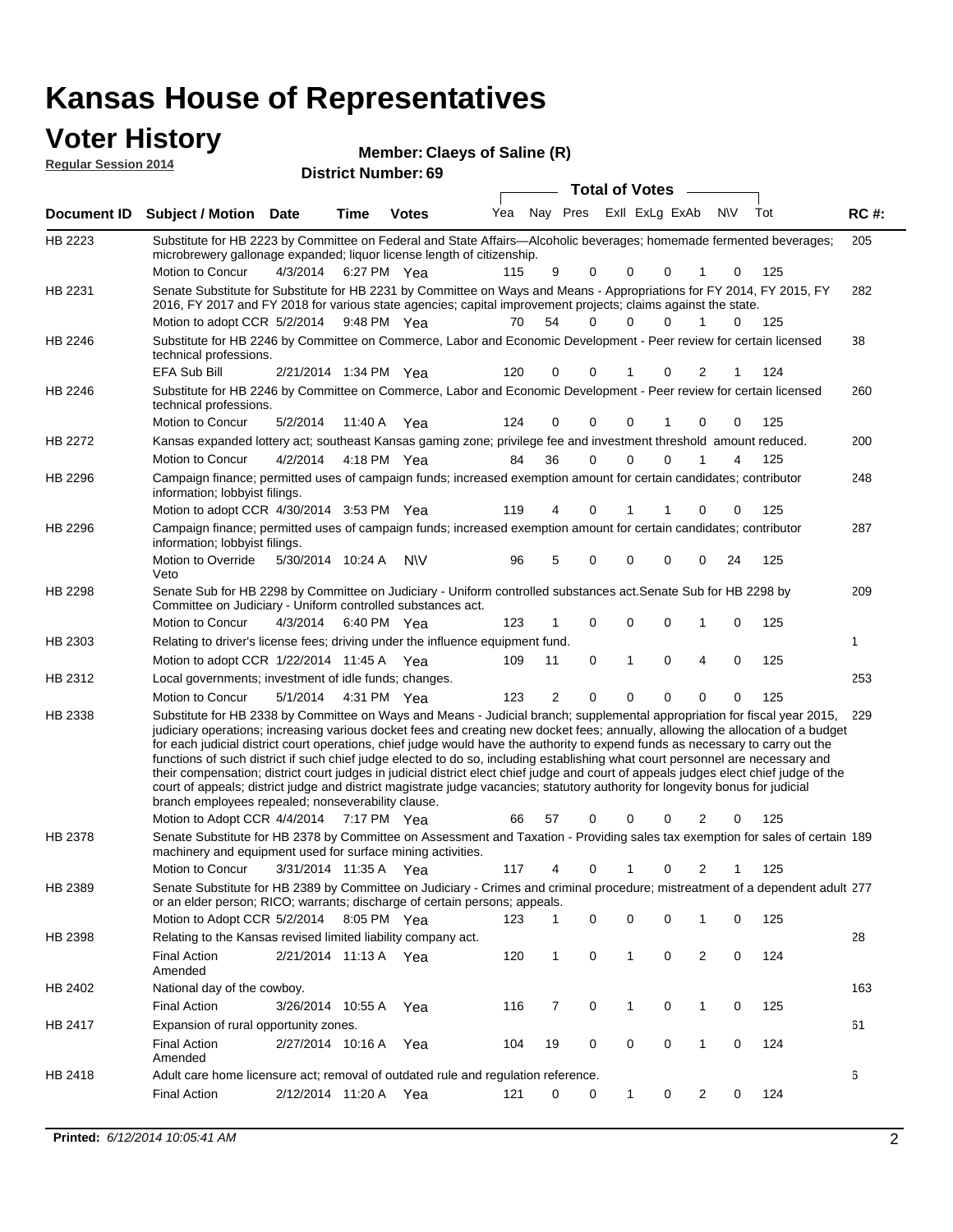### **Voter History**

**Regular Session 2014**

#### **Claeys of Saline (R)**

|                    |                                                                                                                                                                                                                                                                                                                                                      |                       |             | <b>DISTRICT MAILINGL'S</b> |     |          |                     |              | <b>Total of Votes</b> |                |                |     |             |
|--------------------|------------------------------------------------------------------------------------------------------------------------------------------------------------------------------------------------------------------------------------------------------------------------------------------------------------------------------------------------------|-----------------------|-------------|----------------------------|-----|----------|---------------------|--------------|-----------------------|----------------|----------------|-----|-------------|
| <b>Document ID</b> | <b>Subject / Motion Date</b>                                                                                                                                                                                                                                                                                                                         |                       | Time        | <b>Votes</b>               | Yea |          | Nay Pres            |              | Exll ExLg ExAb        |                | <b>NV</b>      | Tot | <b>RC#:</b> |
| HB 2418            | Kansas department for aging and disability services; adult care homes                                                                                                                                                                                                                                                                                |                       |             |                            |     |          |                     |              |                       |                |                |     | 221         |
|                    | <b>Motion to Concur</b>                                                                                                                                                                                                                                                                                                                              | 4/4/2014              | 11:49 A     | Yea                        | 122 | 0        | 0                   | $\mathbf{1}$ | $\mathbf{1}$          | 1              | 0              | 125 |             |
| HB 2419            | City annexation; fire district territory; detachment.                                                                                                                                                                                                                                                                                                |                       |             |                            |     |          |                     |              |                       |                |                |     | 120         |
|                    | <b>Final Action</b>                                                                                                                                                                                                                                                                                                                                  | 3/17/2014 11:19 A Yea |             |                            | 122 | 0        | 0                   | $\mathbf 0$  | $\mathbf 0$           | 2              | 1              | 125 |             |
| HB 2419            | City annexation; fire district territory; detachment.                                                                                                                                                                                                                                                                                                |                       |             |                            |     |          |                     |              |                       |                |                |     | 196         |
|                    | Motion to Concur                                                                                                                                                                                                                                                                                                                                     | 4/2/2014              | 10:32 A Yea |                            | 122 | 0        | 0                   | 0            | $\mathbf 0$           | 2              | 1              | 125 |             |
| HB 2420            | School crossing quards.                                                                                                                                                                                                                                                                                                                              |                       |             |                            |     |          |                     |              |                       |                |                |     | 5           |
|                    | <b>Final Action</b><br>Amended                                                                                                                                                                                                                                                                                                                       | 2/10/2014 11:12 A     |             | Yea                        | 118 | 0        | 0                   | 3            | 1                     | 2              | 0              | 124 |             |
| HB 2420            | School crossing guards.                                                                                                                                                                                                                                                                                                                              |                       |             |                            |     |          |                     |              |                       |                |                |     | 197         |
|                    | Motion to Concur                                                                                                                                                                                                                                                                                                                                     | 4/2/2014              | 10:34 A     | Yea                        | 123 | 0        | 0                   | 0            | 0                     | 2              | 0              | 125 |             |
| HB 2422            | Defining watercraft for purposes of taxation.                                                                                                                                                                                                                                                                                                        |                       |             |                            |     |          |                     |              |                       |                |                |     | 14          |
|                    | <b>Final Action</b><br>Amended                                                                                                                                                                                                                                                                                                                       | 2/14/2014 11:13 A     |             | Yea                        | 118 | 0        | $\mathbf 0$         | 2            | $\mathbf 0$           | 4              | $\mathbf 0$    | 124 |             |
| <b>HB 2424</b>     | Robert G. (Bob) Bethell interchange.                                                                                                                                                                                                                                                                                                                 |                       |             |                            |     |          |                     |              |                       |                |                |     | 85          |
|                    | EFA Sub Bill                                                                                                                                                                                                                                                                                                                                         | 2/27/2014 4:03 PM Yea |             |                            | 119 | 4        | 0                   | 0            | 0                     | 1              | 0              | 124 |             |
| HB 2424            | Substitute for HB 2424 by Committee on Transportation - Designating the Robert G. (Bob) Bethell interchange; the SGT David 190<br>Enzbrenner memorial highway; t the Pack S Clair highway; the ancient Indian traders trail; the Harper county veterans<br>memorial highway; the Bonnie Huy memorial highway; the Bonnie Sharp memorial interchange. |                       |             |                            |     |          |                     |              |                       |                |                |     |             |
|                    | Motion to Concur                                                                                                                                                                                                                                                                                                                                     | 3/31/2014 11:37 A Yea |             |                            | 117 | 3        | 0                   | 1            | 0                     | 2              | $\overline{2}$ | 125 |             |
| HB 2429            | Making the water conservation program part of and supplemental to the Kansas water appropriation act.                                                                                                                                                                                                                                                |                       |             |                            |     |          |                     |              |                       |                |                |     | 7           |
|                    | <b>Final Action</b><br>Amended                                                                                                                                                                                                                                                                                                                       | 2/12/2014 11:22 A Yea |             |                            | 121 | $\Omega$ | 0                   | 1            | $\Omega$              | $\overline{2}$ | $\mathbf 0$    | 124 |             |
| HB 2430            | Promoting employment across Kansas act; benefits.                                                                                                                                                                                                                                                                                                    |                       |             |                            |     |          |                     |              |                       |                |                |     | 90          |
|                    | <b>EFA Sub Bill</b>                                                                                                                                                                                                                                                                                                                                  | 2/27/2014 4:08 PM Yea |             |                            | 110 | 13       | 0                   | $\Omega$     | 0                     | 1              | 0              | 124 |             |
| HB 2430            | Substitute for HB 2430 by Committee on Commerce, Labor and Economic Development - Promoting employment across<br>Kansas act; benefits.                                                                                                                                                                                                               |                       |             |                            |     |          |                     |              |                       |                |                |     | 278         |
|                    | Motion to adopt CCR 5/2/2014                                                                                                                                                                                                                                                                                                                         |                       | 8:09 PM Yea |                            | 114 | 10       | 0                   | 0            | 0                     | 1              | 0              | 125 |             |
| HB 2433            | Relating to the Kansas uniform securities act.                                                                                                                                                                                                                                                                                                       |                       |             |                            |     |          |                     |              |                       |                |                |     | 62          |
|                    | <b>Final Action</b><br>Amended                                                                                                                                                                                                                                                                                                                       | 2/27/2014 10:17 A Yea |             |                            | 123 | 0        | 0                   | $\mathbf 0$  | $\mathbf 0$           | 1              | 0              | 124 |             |
| HB 2433            | Relating to the Kansas uniform securities act.                                                                                                                                                                                                                                                                                                       |                       |             |                            |     |          |                     |              |                       |                |                |     | 243         |
|                    | Motion to adopt CCR 4/30/2014 3:27 PM Yea                                                                                                                                                                                                                                                                                                            |                       |             |                            | 123 | 0        | $\Omega$            | 1            | 1                     | 0              | 0              | 125 |             |
| HB 2436            | Substitute for HB 2436 by Committee on Vision 2020 - Boards of cosmetology and barbering; agreements on inspectors of<br>dual-licensed facilities.                                                                                                                                                                                                   |                       |             |                            |     |          |                     |              |                       |                |                |     | 19          |
|                    | Final Action Sub Bill 2/19/2014 11:32 A Yea                                                                                                                                                                                                                                                                                                          |                       |             |                            | 122 |          | 0                   |              | 0                     | 2              | 0              | 124 |             |
| HB 2436            | Substitute for HB 2436 by Committee on Vision 2020 - Boards of cosmetology and barbering; agreements on inspectors of<br>dual-licensed facilities.                                                                                                                                                                                                   |                       |             |                            |     |          |                     |              |                       |                |                |     | 206         |
|                    | Motion to Concur                                                                                                                                                                                                                                                                                                                                     | 4/3/2014              | 6:30 PM Yea |                            | 117 | 7        | 0                   | 0            | 0                     | 1              | 0              | 125 |             |
| HB 2440            | Emerging industry investment act; treatment of certain bioscience companies.                                                                                                                                                                                                                                                                         |                       |             |                            |     |          |                     |              |                       |                |                |     | 39          |
|                    | <b>Emergency Final</b><br>Action                                                                                                                                                                                                                                                                                                                     | 2/21/2014 1:36 PM Yea |             |                            | 116 | 4        | $\mathsf{O}\xspace$ | $\mathbf{1}$ | $\pmb{0}$             | $\overline{2}$ | $\mathbf{1}$   | 124 |             |
| HB 2442            | Escalating penalties for repeat felony evade and elude cases.                                                                                                                                                                                                                                                                                        |                       |             |                            |     |          |                     |              |                       |                |                |     | 107         |
|                    | EFA Sub Bill                                                                                                                                                                                                                                                                                                                                         | 2/27/2014 4:32 PM Nay |             |                            | 111 | 12       | 0                   | 0            | $\mathbf 0$           | $\mathbf{1}$   | 0              | 124 |             |
| HB 2444            | Spendthrift trusts.                                                                                                                                                                                                                                                                                                                                  |                       |             |                            |     |          |                     |              |                       |                |                |     | 36          |
|                    | <b>Emergency Final</b><br><b>Action Amend</b>                                                                                                                                                                                                                                                                                                        | 2/21/2014 1:32 PM Yea |             |                            | 120 | 0        | 0                   | $\mathbf{1}$ | 0                     | $\overline{2}$ | $\mathbf{1}$   | 124 |             |
| HB 2444            | Spendthrift trusts.                                                                                                                                                                                                                                                                                                                                  |                       |             |                            |     |          |                     |              |                       |                |                |     | 198         |
|                    | Motion to Concur                                                                                                                                                                                                                                                                                                                                     | 4/2/2014              | 10:37 A Yea |                            | 123 | 0        | 0                   | 0            | 0                     | $\overline{2}$ | 0              | 125 |             |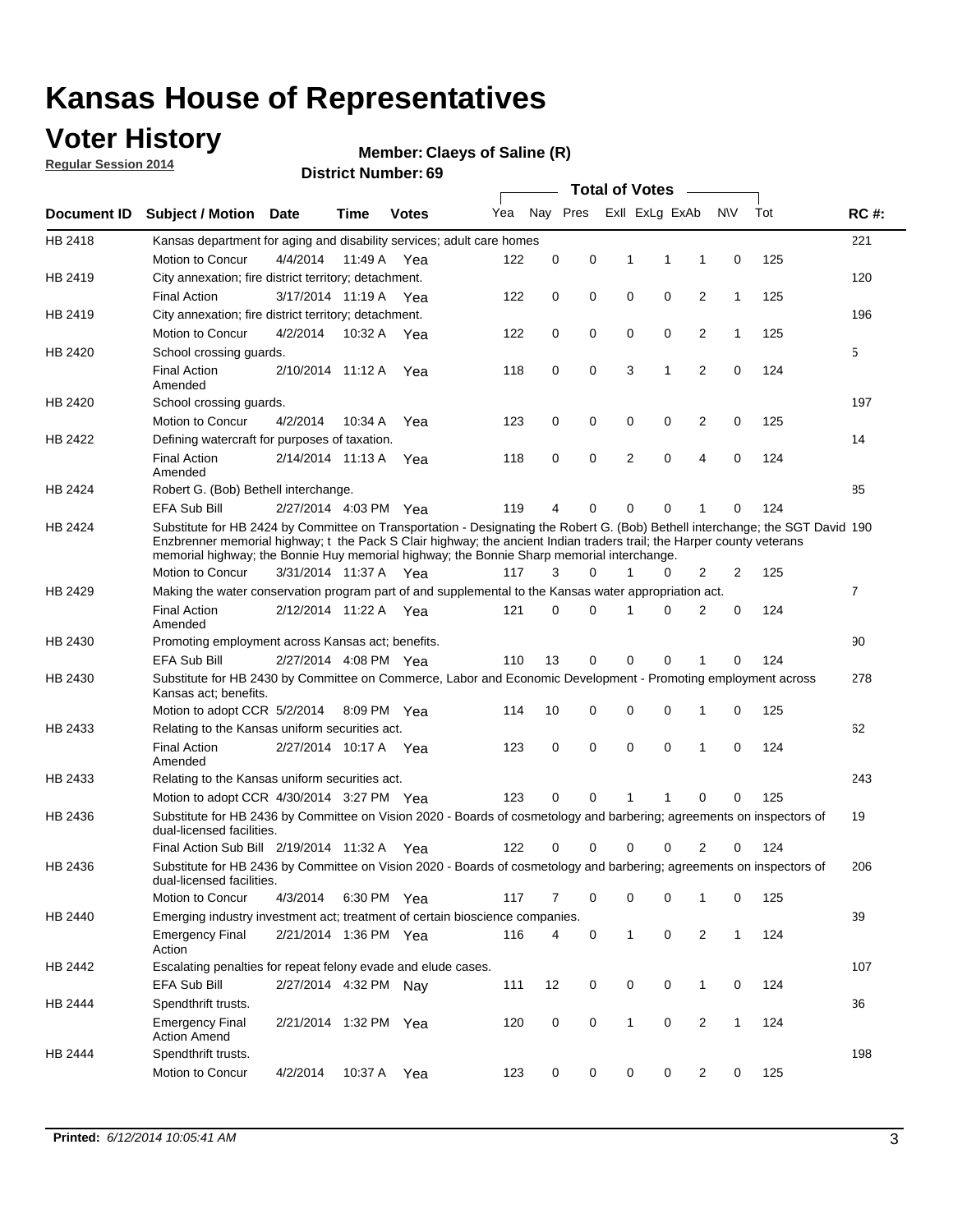#### **Voter History Regular Session 2014**

|  | Member: Claeys of Saline (R) |  |  |
|--|------------------------------|--|--|
|--|------------------------------|--|--|

|         |                                                                                                                                                                                                                                                                                                                                 |                       |      |              |     |    |             | <b>Total of Votes</b> |   |                         |             |     |             |
|---------|---------------------------------------------------------------------------------------------------------------------------------------------------------------------------------------------------------------------------------------------------------------------------------------------------------------------------------|-----------------------|------|--------------|-----|----|-------------|-----------------------|---|-------------------------|-------------|-----|-------------|
|         | Document ID Subject / Motion Date                                                                                                                                                                                                                                                                                               |                       | Time | <b>Votes</b> | Yea |    | Nay Pres    | Exll ExLg ExAb        |   |                         | N\V         | Tot | <b>RC#:</b> |
| HB 2445 | Allowing for criminal discovery materials to be provided to defendant or defendant's counsel.                                                                                                                                                                                                                                   |                       |      |              |     |    |             |                       |   |                         |             |     | 63          |
|         | <b>Final Action</b><br>Amended                                                                                                                                                                                                                                                                                                  | 2/27/2014 10:19 A Yea |      |              | 123 | 0  | 0           | $\mathbf 0$           | 0 | 1                       | 0           | 124 |             |
| HB 2446 | District courts; court trustee operations fund. judicial process; concerning sentencing dispositions, probation and postrelease<br>supervision; concerning expungement of driving under the influence and criminal refusal convictions; concerning trials,<br>conduct of jury after case is submitted.                          |                       |      |              |     |    |             |                       |   |                         |             |     | 8           |
|         | <b>Final Action</b>                                                                                                                                                                                                                                                                                                             | 2/12/2014 11:23 A Yea |      |              | 121 | 0  | 0           |                       | 0 | 2                       | 0           | 124 |             |
| HB 2446 | Senate Substitute for HB 2446 by Committee on Judiciary - Courts; allocating moneys from driver's license fees to judicial<br>branch nonjudicial salary adjustment fund; allowing chief justice to authorize expenditures from court trustee operations fund in<br>certain judicial districts; time limits for court decisions. |                       |      |              |     |    |             |                       |   |                         |             |     | 239         |
|         | Motion to adopt CCR 4/30/2014 3:01 PM Yea                                                                                                                                                                                                                                                                                       |                       |      |              | 121 | 2  | 0           | $\mathbf 1$           | 1 | 0                       | 0           | 125 |             |
| HB 2447 | Real property; trespass and liability.                                                                                                                                                                                                                                                                                          |                       |      |              |     |    |             |                       |   |                         |             |     | 29          |
|         | <b>Final Action</b><br>Amended                                                                                                                                                                                                                                                                                                  | 2/21/2014 11:14 A Yea |      |              | 119 | 2  | $\mathbf 0$ | $\mathbf{1}$          | 0 | $\overline{2}$          | 0           | 124 |             |
| HB 2447 | Real property; trespass and liability.                                                                                                                                                                                                                                                                                          |                       |      |              |     |    |             |                       |   |                         |             |     | 202         |
|         | Motion to Adopt CCR 4/3/2014                                                                                                                                                                                                                                                                                                    |                       |      | 6:10 PM Yea  | 122 | 2  | $\mathbf 0$ | $\mathbf 0$           | 0 | 1                       | 0           | 125 |             |
| HB 2448 | Interference with judicial process.                                                                                                                                                                                                                                                                                             |                       |      |              |     |    |             |                       |   |                         |             |     | 30          |
|         | <b>Final Action</b>                                                                                                                                                                                                                                                                                                             | 2/21/2014 11:16 A Yea |      |              | 121 | 0  | $\mathbf 0$ | 1                     | 0 | 2                       | 0           | 124 |             |
| HB 2448 | Senate Substitute for HB 2448 by Committee on Judiciary - Updating provisions relating to the Kansas bureau of<br>investigation's DNA database; amending the crime of interference with                                                                                                                                         |                       |      |              |     |    |             |                       |   |                         |             |     | 240         |
|         | Motion to adopt CCR 4/30/2014 3:10 PM Yea                                                                                                                                                                                                                                                                                       |                       |      |              | 116 | 7  | 0           | 1                     | 1 | 0                       | 0           | 125 |             |
| HB 2451 | Electric utilities; creating the electric highway fee.                                                                                                                                                                                                                                                                          |                       |      |              |     |    |             |                       |   |                         |             |     | 96          |
|         | <b>EFA Sub Bill</b>                                                                                                                                                                                                                                                                                                             | 2/27/2014 4:18 PM Nav |      |              | 64  | 59 | 0           | $\mathbf 0$           | 0 | 1                       | 0           | 124 |             |
| HB 2451 | Substitute for HB 2451 by Committee on Transportation - Increasing registration fees for electric vehicles.                                                                                                                                                                                                                     |                       |      |              |     |    |             |                       |   |                         |             |     | 207         |
|         | Motion to Concur                                                                                                                                                                                                                                                                                                                | 4/3/2014              |      | 6:34 PM Yea  | 94  | 30 | 0           | $\Omega$              | 0 |                         | 0           | 125 |             |
| HB 2452 | Substitute for HB 2452 by Committee on Transportation - Distinctive license plates; donate life, disabled veterans, rotary<br>international, Kansas horse council.                                                                                                                                                              |                       |      |              |     |    |             |                       |   |                         |             |     | 41          |
|         | <b>EFA Sub Bill</b>                                                                                                                                                                                                                                                                                                             | 2/21/2014 1:39 PM Yea |      |              | 120 | 0  | 0           |                       | 0 | 2                       | 1           | 124 |             |
| HB 2452 | Substitute for HB 2452 by Committee on Transportation - Distinctive license plates; donate life, disabled veterans, rotary<br>international, Kansas horse council, motorcycles.                                                                                                                                                 |                       |      |              |     |    |             |                       |   |                         |             |     | 208         |
|         | Motion to Concur                                                                                                                                                                                                                                                                                                                | 4/3/2014              |      | 6:37 PM Yea  | 123 | 1  | 0           | $\mathbf 0$           | 0 | 1                       | 0           | 125 |             |
| HB 2453 | Protecting religious freedom regarding marriage.                                                                                                                                                                                                                                                                                |                       |      |              |     |    |             |                       |   |                         |             |     | 9           |
|         | <b>Final Action</b><br>Amended                                                                                                                                                                                                                                                                                                  | 2/12/2014 11:28 A Yea |      |              | 72  | 49 | 0           | 1                     | 0 | 2                       | 0           | 124 |             |
| HB 2455 | Property tax exemption for certain utility systems located on military installation.                                                                                                                                                                                                                                            |                       |      |              |     |    |             |                       |   |                         |             |     | 108         |
|         | <b>Emergency Final</b><br><b>Action Amend</b>                                                                                                                                                                                                                                                                                   | 3/6/2014              |      | 11:23 A Yea  | 119 | 1  | 0           | $\overline{2}$        | 1 | $\overline{\mathbf{c}}$ | 0           | 125 |             |
| HB 2456 | Property taxation; defining commercial and industrial machinery and equipment; motor vehicles, members of military service<br>and active guard and reservists.                                                                                                                                                                  |                       |      |              |     |    |             |                       |   |                         |             |     | 49          |
|         | <b>Final Action</b><br>Amended                                                                                                                                                                                                                                                                                                  | 2/26/2014 11:32 A Yea |      |              | 100 | 23 | 0           | 0                     | 0 | 1                       | 0           | 124 |             |
| HB 2463 | Creating civil liability for acts of terrorism; forfeiture of property related to violations of certain criminal acts.                                                                                                                                                                                                          |                       |      |              |     |    |             |                       |   |                         |             |     | 50          |
|         | <b>Final Action</b><br>Amended                                                                                                                                                                                                                                                                                                  | 2/26/2014 11:33 A Yea |      |              | 123 | 0  | 0           | 0                     | 0 | $\mathbf{1}$            | $\mathbf 0$ | 124 |             |
| HB 2463 | Creating civil liability for acts of terrorism; forfeiture of property related to violations of certain criminal acts.                                                                                                                                                                                                          |                       |      |              |     |    |             |                       |   |                         |             |     | 194         |
|         | <b>Motion to Concur</b>                                                                                                                                                                                                                                                                                                         | 4/1/2014              |      | 10:46 A Yea  | 123 | 0  | $\mathbf 0$ | 1                     | 0 | 1                       | 0           | 125 |             |
| HB 2464 | Allowing banks, trust companies and savings and loans to claim the expensing deduction for privilege tax filers under the<br>Kansas income tax act.                                                                                                                                                                             |                       |      |              |     |    |             |                       |   |                         |             |     | 15          |
|         | <b>Final Action</b><br>Amended                                                                                                                                                                                                                                                                                                  | 2/14/2014 11:14 A Yea |      |              | 118 | 0  | 0           | 2                     | 0 | 4                       | 0           | 124 |             |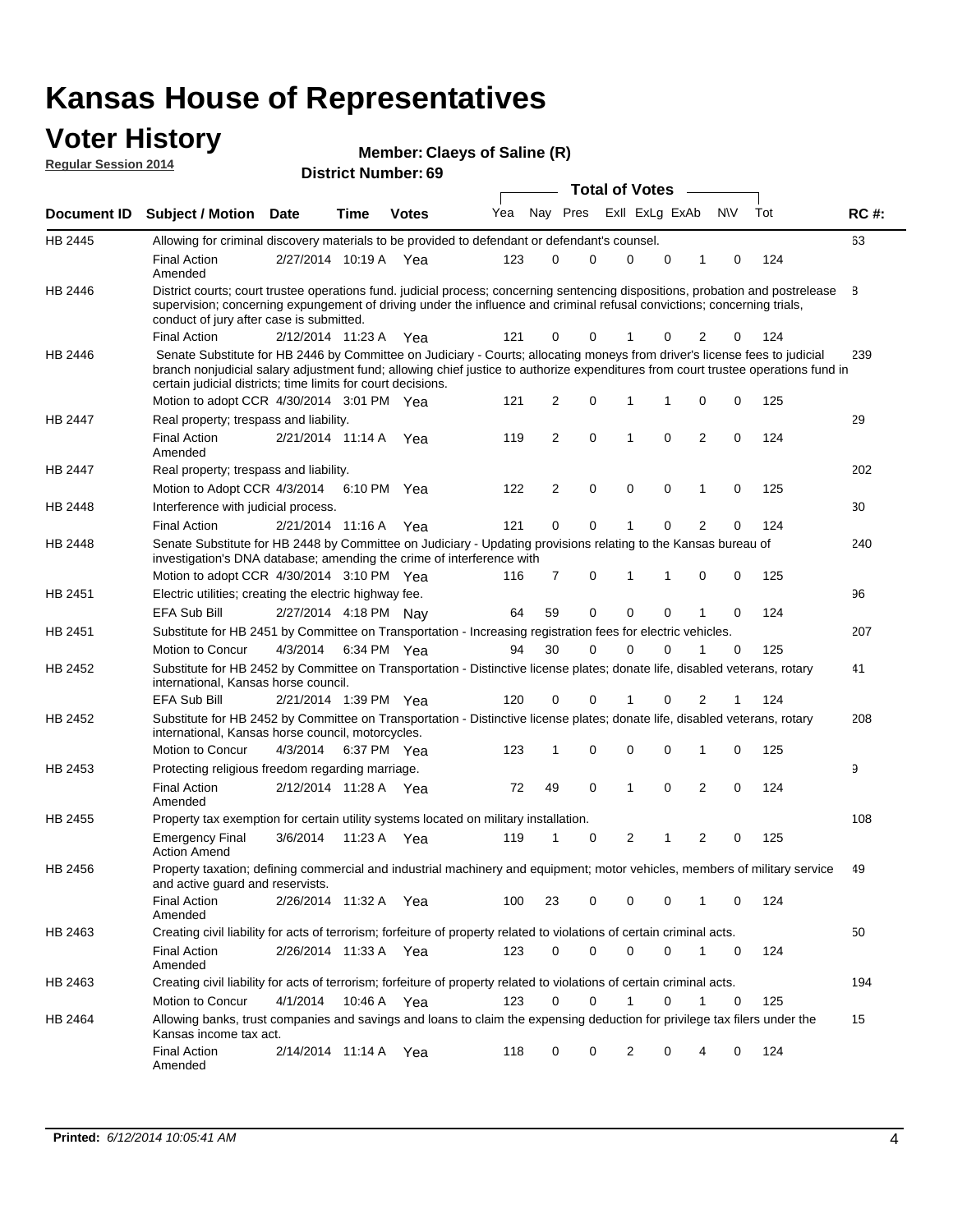### **Voter History**

**Regular Session 2014**

#### **Claeys of Saline (R)**

|                    |                                                                                                                                                                             |                       |             |              |     |                |                         | <b>Total of Votes</b> |              |             |                |             |     |             |
|--------------------|-----------------------------------------------------------------------------------------------------------------------------------------------------------------------------|-----------------------|-------------|--------------|-----|----------------|-------------------------|-----------------------|--------------|-------------|----------------|-------------|-----|-------------|
| <b>Document ID</b> | <b>Subject / Motion Date</b>                                                                                                                                                |                       | Time        | <b>Votes</b> | Yea |                | Nay Pres ExII ExLg ExAb |                       |              |             |                | N\V         | Tot | <b>RC#:</b> |
| HB 2466            | Relating to administrative procedure; judicial review.                                                                                                                      |                       |             |              |     |                |                         |                       |              |             |                |             |     | 37          |
|                    | <b>Emergency Final</b><br><b>Action Amend</b>                                                                                                                               | 2/21/2014 1:33 PM Yea |             |              | 118 | 2              |                         | 0                     | 1            | $\mathbf 0$ | 2              | 1           | 124 |             |
| <b>HB 2470</b>     | Purchasing authority for certain insurance by the state board of regents for state educational institutions.                                                                |                       |             |              |     |                |                         |                       |              |             |                |             |     | 16          |
|                    | <b>Final Action</b>                                                                                                                                                         | 2/17/2014 11:20 A Yea |             |              | 120 | 0              |                         | 0                     | 3            | 0           | 1              | 0           | 124 |             |
| HB 2475            | Personal financial literacy program as a requirement for high school graduation.                                                                                            |                       |             |              |     |                |                         |                       |              |             |                |             |     | 126         |
|                    | <b>Final Action</b><br>Amended                                                                                                                                              | 3/19/2014 11:22 A Yea |             |              | 110 | 12             |                         | 0                     | 0            | 1           | 2              | 0           | 125 |             |
| HB 2478            | Venue for crimes committed with an electronic device.                                                                                                                       |                       |             |              |     |                |                         |                       |              |             |                |             |     | 51          |
|                    | <b>Final Action</b>                                                                                                                                                         | 2/26/2014 11:34 A     |             | Yea          | 123 | 0              |                         | 0                     | $\Omega$     | $\mathbf 0$ | 1              | $\mathbf 0$ | 124 |             |
| HB 2479            | Removing 2015 sunset provision from law requiring ignition interlock device after first test failure or alcohol or drug-related<br>conviction.                              |                       |             |              |     |                |                         |                       |              |             |                |             |     | 115         |
|                    | <b>Final Action</b><br>Amended                                                                                                                                              | 3/14/2014 11:14 A     |             | Yea          | 117 | 0              |                         | 0                     | 2            | 1           | 4              | 1           | 125 |             |
| HB 2479            | Removing 2015 sunset provision from law requiring ignition interlock device after first test failure or alcohol or drug-related<br>conviction.                              |                       |             |              |     |                |                         |                       |              |             |                |             |     | 210         |
|                    | Motion to Concur                                                                                                                                                            | 4/3/2014              |             | 6:47 PM Yea  | 122 | $\overline{2}$ |                         | 0                     | $\mathbf 0$  | 0           | 1              | 0           | 125 |             |
| HB 2480            | Repealing the review of TeleKansas I.                                                                                                                                       |                       |             |              |     |                |                         |                       |              |             |                |             |     | 64          |
|                    | <b>Final Action</b><br>Amended                                                                                                                                              | 2/27/2014 10:20 A Yea |             |              | 123 | 0              |                         | 0                     | $\mathbf 0$  | $\mathbf 0$ | 1              | 0           | 124 |             |
| HB 2480            | Repealing the review of TeleKansas I.                                                                                                                                       |                       |             |              |     |                |                         |                       |              |             |                |             |     | 250         |
|                    | Motion to Concur                                                                                                                                                            | 5/1/2014              | 1:54 PM Yea |              | 123 | 1              |                         | 0                     | 0            | 0           | 0              | 1           | 125 |             |
| HB 2482            | Authority of state corporation commission to intervene in court proceedings.                                                                                                |                       |             |              |     |                |                         |                       |              |             |                |             |     | 65          |
|                    | <b>Final Action</b><br>Amended                                                                                                                                              | 2/27/2014 10:21 A     |             | Yea          | 121 | $\overline{2}$ |                         | 0                     | 0            | $\mathbf 0$ | 1              | 0           | 124 |             |
| HB 2482            | Senate Substitute for HB 2482 by Committee on Utilities - Creating the energy efficiency investment act.                                                                    |                       |             |              |     |                |                         |                       |              |             |                |             |     | 211         |
|                    | Motion to Concur                                                                                                                                                            | 4/3/2014 7:02 PM Yea  |             |              | 99  | 25             |                         | $\Omega$              | 0            | $\mathbf 0$ | 1              | 0           | 125 |             |
| HB 2487            | Construction of electric transmission lines and certificates of public convenience and necessity.                                                                           |                       |             |              |     |                |                         |                       |              |             |                |             |     | 66          |
|                    | <b>Final Action</b><br>Amended                                                                                                                                              | 2/27/2014 10:22 A     |             | Yea          | 113 | 10             |                         | 0                     | 0            | 0           | 1              | 0           | 124 |             |
| HB 2487            | Relating to the powers and duties of the state corporation commission; construction of electric transmission lines and<br>certificates of public convenience and necessity. |                       |             |              |     |                |                         |                       |              |             |                |             |     | 254         |
|                    | Sub motion to concur 5/1/2014                                                                                                                                               |                       | 4:36 PM Yea |              | 117 | 8              |                         | 0                     | 0            | $\mathbf 0$ | $\mathbf 0$    | 0           | 125 |             |
| HB 2488            | Kansas electric transmission authority and the purpose and composition of the authority.                                                                                    |                       |             |              |     |                |                         |                       |              |             |                |             |     | 10          |
|                    | <b>Final Action</b><br>Amended                                                                                                                                              | 2/12/2014 11:30 A Yea |             |              | 108 | 13             |                         | 0                     | 1            | 0           | 2              | 0           | 124 |             |
| <b>HB 2488</b>     | Kansas electric transmission authority and the purpose and composition of the authority.                                                                                    |                       |             |              |     |                |                         |                       |              |             |                |             |     | 158         |
|                    | Motion to Concur                                                                                                                                                            | 3/25/2014 10:43 A     |             | Yea          | 107 | 15             |                         | 0                     | 1            | 0           | 2              | 0           | 125 |             |
| HB 2489            | Legislative review of exceptions to disclosure of public records.                                                                                                           |                       |             |              |     |                |                         |                       |              |             |                |             |     | 67          |
|                    | <b>Final Action</b><br>Amended                                                                                                                                              | 2/27/2014 10:23 A Yea |             |              | 122 | $\mathbf{1}$   |                         | 0                     | 0            | 0           | 1              | 0           | 124 |             |
| HB 2490            | Criminal procedure; conduct of jury after case is submitted.                                                                                                                |                       |             |              |     |                |                         |                       |              |             |                |             |     | 31          |
|                    | <b>Final Action</b><br>Amended                                                                                                                                              | 2/21/2014 11:17 A Yea |             |              | 121 | 0              |                         | 0                     | $\mathbf{1}$ | $\mathbf 0$ | $\overline{2}$ | $\mathbf 0$ | 124 |             |
| HB 2490            | Capital murder; attempt; murder in the first degree; sentencing.                                                                                                            |                       |             |              |     |                |                         |                       |              |             |                |             |     | 241         |
|                    | Motion to adopt CCR 4/30/2014 3:16 PM Yea                                                                                                                                   |                       |             |              | 123 | 0              |                         | 0                     | $\mathbf{1}$ | 1           | 0              | 0           | 125 |             |
| HB 2491            | Kansas tort claims act; attorney may appear in small claims action.                                                                                                         |                       |             |              |     |                |                         |                       |              |             |                |             |     | 20          |
|                    | <b>Final Action</b><br>Amended                                                                                                                                              | 2/19/2014 11:34 A Yea |             |              | 120 | $\overline{c}$ |                         | 0                     | 0            | 0           | $\overline{2}$ | 0           | 124 |             |
| HB 2491            | Kansas tort claims act; attorney may appear in small claims action.                                                                                                         |                       |             |              |     |                |                         |                       |              |             |                |             |     | 199         |
|                    | Motion to Concur                                                                                                                                                            | 4/2/2014              |             | 10:40 A Yea  | 121 | $\overline{2}$ |                         | $\mathbf 0$           | 0            | 0           | $\overline{2}$ | 0           | 125 |             |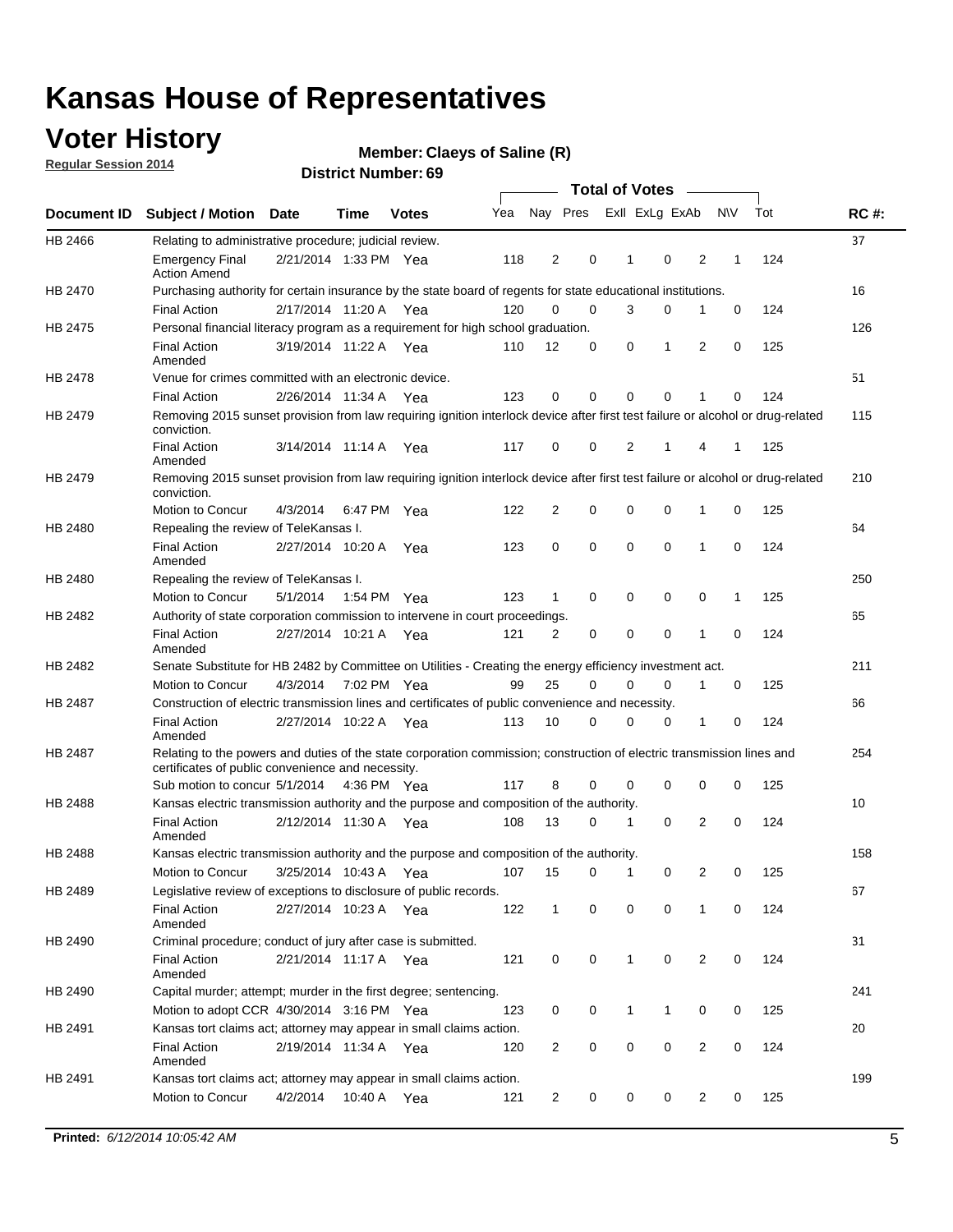### **Voter History**

**Regular Session 2014**

#### **Claeys of Saline (R)**

|                    |                                                                                                                                                                                                                                                        |                       |             |              |     |          |          | <b>Total of Votes</b> |              |                |              |     |             |
|--------------------|--------------------------------------------------------------------------------------------------------------------------------------------------------------------------------------------------------------------------------------------------------|-----------------------|-------------|--------------|-----|----------|----------|-----------------------|--------------|----------------|--------------|-----|-------------|
| <b>Document ID</b> | <b>Subject / Motion Date</b>                                                                                                                                                                                                                           |                       | Time        | <b>Votes</b> | Yea | Nay Pres |          | Exll ExLg ExAb        |              |                | <b>NV</b>    | Tot | <b>RC#:</b> |
| HB 2493            | Relating to surety regulation, appearance bonds and unlawful sexual relations.                                                                                                                                                                         |                       |             |              |     |          |          |                       |              |                |              |     | 23          |
|                    | <b>Final Action</b><br>Amended                                                                                                                                                                                                                         | 2/20/2014 11:14 A     |             | Yea          | 113 | 10       | 0        | 0                     | 0            | 0              | 1            | 124 |             |
| HB 2495            | Concerning sentencing dispositions, probation and postrelease supervision.                                                                                                                                                                             |                       |             |              |     |          |          |                       |              |                |              |     | 24          |
|                    | Final Action<br>Amended                                                                                                                                                                                                                                | 2/20/2014 11:17 A Yea |             |              | 122 | 1        | 0        | 0                     | 0            | 0              | 1            | 124 |             |
| HB 2501            | Human trafficking and related crimes; penalties for buying sexual relations; records and reporting by courts; staff secure facility 25<br>requirements.                                                                                                |                       |             |              |     |          |          |                       |              |                |              |     |             |
|                    | <b>Final Action</b><br>Amended                                                                                                                                                                                                                         | 2/20/2014 11:18 A Yea |             |              | 123 | $\Omega$ | 0        | 0                     | 0            | 0              | 1            | 124 |             |
| HB 2502            | Allowing victim notification on status change of person confined.                                                                                                                                                                                      |                       |             |              |     |          |          |                       |              |                |              |     | 26          |
|                    | Final Action                                                                                                                                                                                                                                           | 2/20/2014 11:20 A Yea |             |              | 123 | 0        | 0        | $\Omega$              | $\mathbf{0}$ | 0              |              | 124 |             |
| HB 2503            | Substitute for HB 2503 by Committee on Federal and State Affairs -- Carrying of concealed handguns by law enforcement<br>officers.                                                                                                                     |                       |             |              |     |          |          |                       |              |                |              |     | 230         |
|                    | Final Action Sub Bill 4/5/2014                                                                                                                                                                                                                         |                       | 10:22 A     | Yea          | 119 |          | 0        | 0                     | 0            | 4              |              | 125 |             |
| HB 2504            | Repealing outdated provisions relating to the purchase of certain real estate by the department of corrections.                                                                                                                                        |                       |             |              |     |          |          |                       |              |                |              |     | 18          |
|                    | <b>Final Action</b>                                                                                                                                                                                                                                    | 2/19/2014 11:31 A Yea |             |              | 122 | $\Omega$ | 0        | $\Omega$              | $\Omega$     | 2              | 0            | 124 |             |
| HB 2506            | Repealing K.S.A. 72-60b03, the effective date of the midwestern higher education compact act.                                                                                                                                                          |                       |             |              |     |          |          |                       |              |                |              |     | 52          |
|                    | <b>Final Action</b>                                                                                                                                                                                                                                    | 2/26/2014 11:35 A Yea |             |              | 122 |          | 0        | 0                     | 0            | 1              | 0            | 124 |             |
| HB 2506            | Senate Substitute for HB 2506 by Committee on Ways and Means - Education; appropriations for FY 2014 and FY 2015 for<br>various state agencies; amendments concerning postsecondary education; amendments to provisions relating to school<br>finance. |                       |             |              |     |          |          |                       |              |                |              |     | 238         |
|                    | Motion to Adopt CCR 4/6/2014                                                                                                                                                                                                                           |                       | 9:45 PM Yea |              | 63  | 57       | 0        | 0                     | 0            | 4              | 1            | 125 |             |
| HB 2509            | Emergency medical services amendments.                                                                                                                                                                                                                 |                       |             |              |     |          |          |                       |              |                |              |     | 101         |
|                    | <b>Emergency Final</b><br><b>Action Amend</b>                                                                                                                                                                                                          | 2/27/2014 4:24 PM Yea |             |              | 123 | 0        | 0        | 0                     | 0            | 1              | $\mathbf 0$  | 124 |             |
| HB 2510            | Pharmacists and pharmacies; pharmacy technicians; registration and grounds for denial of registration.                                                                                                                                                 |                       |             |              |     |          |          |                       |              |                |              |     | 84          |
|                    | <b>Emergency Final</b><br>Action                                                                                                                                                                                                                       | 2/27/2014 4:01 PM Nay |             |              | 71  | 52       | 0        | 0                     | 0            | 1              | 0            | 124 |             |
| HB 2511            | Liability for property tax on personal property; sale or abandonment of personal property.                                                                                                                                                             |                       |             |              |     |          |          |                       |              |                |              |     | 27          |
|                    | <b>Final Action</b>                                                                                                                                                                                                                                    | 2/20/2014 11:21 A     |             | Yea          | 123 | $\Omega$ | 0        | 0                     | 0            | 1              | $\mathbf 0$  | 124 |             |
| HB 2514            | Exemption for Federal Home Loan Bank in certain insolvency proceedings involving insurance companies.                                                                                                                                                  |                       |             |              |     |          |          |                       |              |                |              |     | 2           |
|                    | <b>Final Action</b>                                                                                                                                                                                                                                    | 2/10/2014 11:08 A Yea |             |              | 118 | $\Omega$ | $\Omega$ | 3                     | 1            | $\overline{2}$ | $\mathbf 0$  | 124 |             |
| HB 2515            | Insurance; confidentiality of work papers from analysis of analysis of financial regulation or market regulation of insurance<br>company or affiliates.                                                                                                |                       |             |              |     |          |          |                       |              |                |              |     | 82          |
|                    | <b>Emergency Final</b><br>Action                                                                                                                                                                                                                       | 2/27/2014 3:58 PM Yea |             |              | 123 | 0        | 0        | 0                     | 0            | 1              | 0            | 124 |             |
| HB 2515            | Updating statutory references and making corresponding changes due to Executive Reorganization Order No. 41.                                                                                                                                           |                       |             |              |     |          |          |                       |              |                |              |     | 269         |
|                    | Motion to Adopt CCR 5/2/2014 3:31 PM Yea                                                                                                                                                                                                               |                       |             |              | 118 | 4        | 0        | 0                     | 1            | $\mathbf{1}$   | $\mathbf{1}$ | 125 |             |
| HB 2516            | Amendments relating to health care provider liability insurance and to companies organized to provide such insurance.                                                                                                                                  |                       |             |              |     |          |          |                       |              |                |              |     | 3           |
|                    | <b>Final Action</b><br>Amended                                                                                                                                                                                                                         | 2/10/2014 11:10 A Yea |             |              | 118 | 0        | 0        | 3                     | $\mathbf{1}$ | 2              | 0            | 124 |             |
| HB 2516            | Amendments relating to health care provider liability insurance and to companies organized to provide such insurance.                                                                                                                                  |                       |             |              |     |          |          |                       |              |                |              |     | 191         |
|                    | Motion to Concur                                                                                                                                                                                                                                       | 3/31/2014 11:40 A Yea |             |              | 121 | 0        | 0        | 1                     | 0            | 2              | 1            | 125 |             |
| HB 2518            | Relating to ballot language statements.                                                                                                                                                                                                                |                       |             |              |     |          |          |                       |              |                |              |     | 40          |
|                    | Emergency Final<br><b>Action Amend</b>                                                                                                                                                                                                                 | 2/21/2014 1:37 PM Yea |             |              | 116 | 4        | 0        | 1                     | 0            | 2              | 1            | 124 |             |
| HB 2525            | Kansas money transmitter act concerning change of controlling interest and notification.                                                                                                                                                               |                       |             |              |     |          |          |                       |              |                |              |     | 32          |
|                    | <b>Final Action</b>                                                                                                                                                                                                                                    | 2/21/2014 11:18 A Nay |             |              | 105 | 16       | 0        | $\mathbf{1}$          | 0            | 2              | 0            | 124 |             |
| HB 2525            | Kansas money transmitter act concerning change of controlling interest and notification.                                                                                                                                                               |                       |             |              |     |          |          |                       |              |                |              |     | 252         |
|                    | Motion to Concur                                                                                                                                                                                                                                       | 5/1/2014              |             | 1:59 PM Yea  | 112 | 13       | 0        | 0                     | 0            | 0              | 0            | 125 |             |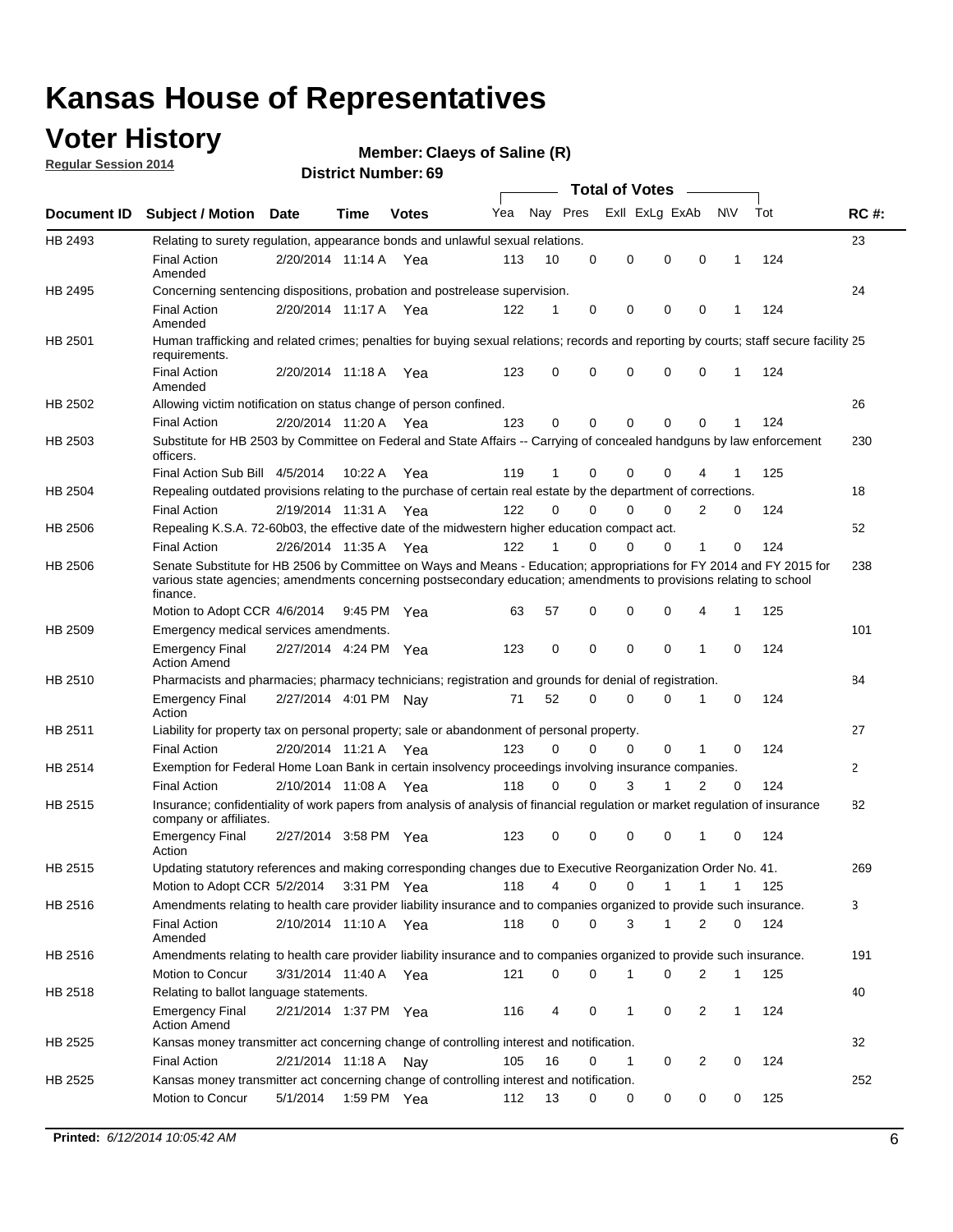#### **Voter History Regular Session 2014**

**Claeys of Saline (R)**

|                | PISUIUL NUIIIDEI . UJ<br><b>Total of Votes</b>                                                                                                                                                                                                                                                                                            |                        |             |              |     |    |             |  |              |                |              |   |     |             |
|----------------|-------------------------------------------------------------------------------------------------------------------------------------------------------------------------------------------------------------------------------------------------------------------------------------------------------------------------------------------|------------------------|-------------|--------------|-----|----|-------------|--|--------------|----------------|--------------|---|-----|-------------|
| Document ID    | <b>Subject / Motion Date</b>                                                                                                                                                                                                                                                                                                              |                        | Time        | <b>Votes</b> | Yea |    | Nay Pres    |  |              | Exll ExLg ExAb | N\V          |   | Tot | <b>RC#:</b> |
| HB 2533        | Changing interest credit amounts, member distributions upon termination or death and retirement annuities under the KPERS 42<br>Act of 2015.                                                                                                                                                                                              |                        |             |              |     |    |             |  |              |                |              |   |     |             |
|                | <b>Emergency Final</b><br><b>Action Amend</b>                                                                                                                                                                                                                                                                                             | 2/21/2014 1:40 PM Yea  |             |              | 94  | 26 | 0           |  | $\mathbf{1}$ | 0              | 2            | 1 | 124 |             |
| HB 2537        | Eliminating font size and type requirement for disclosure statements contained in insurance contracts and explanatory<br>materials printed in any language other than English.                                                                                                                                                            |                        |             |              |     |    |             |  |              |                |              |   |     | 81          |
|                | <b>Emergency Final</b><br>Action                                                                                                                                                                                                                                                                                                          | 2/27/2014 3:56 PM Yea  |             |              | 119 | 4  | 0           |  | 0            | 0              | 1            | 0 | 124 |             |
| HB 2537        | Insurance; eliminating font and type requirements for certain non-English insurance documents; confidentiality of certain<br>documents; continuation of health insurance for spouse and children of certain emergency personnel and employees of the<br>department of corrections; purchase of certain insurance by the state fair board. |                        |             |              |     |    |             |  |              |                |              |   |     | 249         |
|                | Motion to adopt CCR 4/30/2014 3:58 PM Yea                                                                                                                                                                                                                                                                                                 |                        |             |              | 122 | 0  | 0           |  | 1            | -1             | 0            | 1 | 125 |             |
| HB 2538        | Giving landowner right of first refusal for antlers of deer illegally shot on landowner's property.                                                                                                                                                                                                                                       |                        |             |              |     |    |             |  |              |                |              |   |     | 102         |
|                | <b>Emergency Final</b><br><b>Action Amend</b>                                                                                                                                                                                                                                                                                             | 2/27/2014 4:26 PM Yea  |             |              | 106 | 17 | 0           |  | 0            | 0              | 1            | 0 | 124 |             |
| HB 2541        | Substitute for HB2541 by Committee on Local Government—plastic bottles and containers; labeling; solid waste landfill<br>restrictions.                                                                                                                                                                                                    |                        |             |              |     |    |             |  |              |                |              |   |     | 121         |
|                | Final Action Sub Bill 3/17/2014 11:21 A Yea                                                                                                                                                                                                                                                                                               |                        |             |              | 102 | 21 | 0           |  | $\mathbf 0$  | 0              | 2            | 0 | 125 |             |
| HB 2542        | Property tax exemption for amateur-built aircraft.<br><b>Final Action</b><br>Amended                                                                                                                                                                                                                                                      | 3/13/2014 11:22 A Yea  |             |              | 116 | 4  | 0           |  | $\mathbf{1}$ | 1              | 2            | 1 | 125 | 112         |
| HB 2544        | Authorizing postsecondary educational institutions to enter into the state authorization reciprocity agreement to provide<br>distance education.                                                                                                                                                                                          |                        |             |              |     |    |             |  |              |                |              |   |     | 17          |
|                | <b>Final Action</b>                                                                                                                                                                                                                                                                                                                       | 2/17/2014 11:21 A Yea  |             |              | 120 | 0  | 0           |  | 3            | 0              | 1            | 0 | 124 |             |
| HB 2545        | Extending sunset date on certain agriculture fees from July 1, 2015, to July 1, 2019.                                                                                                                                                                                                                                                     |                        |             |              |     |    |             |  |              |                |              |   |     | 68          |
|                | <b>Final Action</b><br>Amended                                                                                                                                                                                                                                                                                                            | 2/27/2014 10:25 A Nav  |             |              | 99  | 24 | 0           |  | $\mathbf 0$  | $\Omega$       | 1            | 0 | 124 |             |
| <b>HB 2547</b> | Changing the map copy requirement in mining permit application.                                                                                                                                                                                                                                                                           |                        |             |              |     |    |             |  |              |                |              |   |     | 53          |
|                | <b>Final Action</b>                                                                                                                                                                                                                                                                                                                       | 2/26/2014 11:36 A      |             | Yea          | 123 | 0  | 0           |  | 0            | 0              | 1            | 0 | 124 |             |
| HB 2548        | Creating the water program management fund and transferring the air quality fee fund.                                                                                                                                                                                                                                                     |                        |             |              |     |    |             |  |              |                |              |   |     | 46          |
|                | <b>Emergency Final</b><br>Action                                                                                                                                                                                                                                                                                                          | 2/21/2014 1:46 PM Yea  |             |              | 119 | 1  | 0           |  | 1            | 0              | 2            | 1 | 124 |             |
| HB 2549        | Allowing burial of hazardous waste on-site.                                                                                                                                                                                                                                                                                               |                        |             |              |     |    |             |  |              |                |              |   |     | 54          |
|                | <b>Final Action</b>                                                                                                                                                                                                                                                                                                                       | 2/26/2014 11:38 A      |             | Yea          | 123 | 0  | $\mathbf 0$ |  | 0            | 0              | 1            | 0 | 124 |             |
| HB 2550        | Repeal of the atmospheric mercury deposition monitoring network.                                                                                                                                                                                                                                                                          |                        |             |              |     |    |             |  |              |                |              |   |     | 33          |
|                | <b>Final Action</b>                                                                                                                                                                                                                                                                                                                       | 2/21/2014 11:20 A Yea  |             |              | 92  | 29 | 0           |  | 1            | 0              | 2            | 0 | 124 |             |
| HB 2551        | Repealing regulation of PCB disposal facilities.                                                                                                                                                                                                                                                                                          |                        |             |              |     |    |             |  |              |                |              |   |     | 47          |
|                | <b>Emergency Final</b><br>Action Amend                                                                                                                                                                                                                                                                                                    | 2/21/2014 1:47 PM Yea  |             |              | 100 | 20 | 0           |  | 1            | 0              | 2            | 1 | 124 |             |
| HB 2551        | Repealing the regulation of PCB disposal facilities; making changes to the atmospheric mercury deposition monitoring network 271<br>and the disposal of plastic bottles, containers and solid waste.                                                                                                                                      |                        |             |              |     |    |             |  |              |                |              |   |     |             |
|                | Motion to Adopt CCR 5/2/2014 3:45 PM Yea                                                                                                                                                                                                                                                                                                  |                        |             |              | 105 | 17 | 0           |  | 0            | 1              | 1            | 1 | 125 |             |
| HB 2552        | Managed care organizations, prompt payment.                                                                                                                                                                                                                                                                                               |                        |             |              |     |    |             |  |              |                |              |   |     | 69          |
|                | <b>Final Action</b><br>Amended                                                                                                                                                                                                                                                                                                            | 2/27/2014 10:26 A Yea  |             |              | 123 | 0  | 0           |  | 0            | 0              | 1            | 0 | 124 |             |
| HB 2552        | Kansas medical assistance program; managed care organizations; consent for expansion of certain medicaid services.                                                                                                                                                                                                                        |                        |             |              |     |    |             |  |              |                |              |   |     | 225         |
|                | Motion to Concur                                                                                                                                                                                                                                                                                                                          | 4/4/2014               | 6:13 PM Yea |              | 68  | 54 | 0           |  | 0            | 1              | 2            | 0 | 125 |             |
| HB 2553        | Health care compact.                                                                                                                                                                                                                                                                                                                      |                        |             |              |     |    |             |  |              |                |              |   |     | 141         |
|                | <b>Final Action</b>                                                                                                                                                                                                                                                                                                                       | 3/24/2014 10:15 A ExAb |             |              | 74  | 48 | 0           |  | 0            | 0              | 3            | 0 | 125 |             |
| HB 2555        | Release of information in support of arrest warrants and search warrants.                                                                                                                                                                                                                                                                 |                        |             |              |     |    |             |  |              |                |              |   |     | 86          |
|                | <b>Emergency Final</b><br><b>Action Amend</b>                                                                                                                                                                                                                                                                                             | 2/27/2014 4:04 PM Yea  |             |              | 113 | 10 | 0           |  | 0            | 0              | $\mathbf{1}$ | 0 | 124 |             |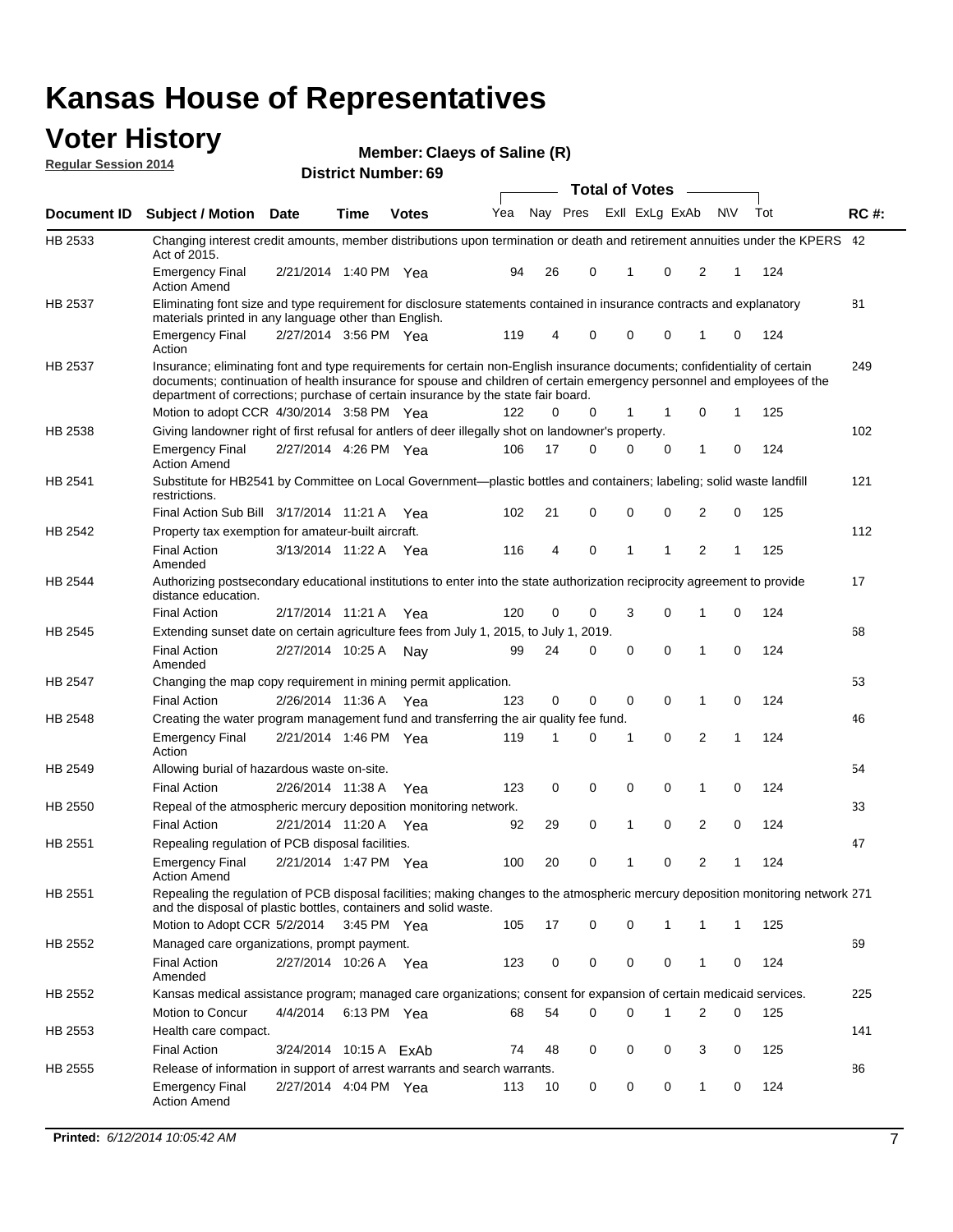### **Voter History**

**Regular Session 2014**

```
Claeys of Saline (R)
```

|                |                                                                                                                                                                                                                                                                                                                                                           |                       |             | <b>DISTRICT MAILINGL'S</b> |     |          |   | <b>Total of Votes</b> |                   |                   |     |             |
|----------------|-----------------------------------------------------------------------------------------------------------------------------------------------------------------------------------------------------------------------------------------------------------------------------------------------------------------------------------------------------------|-----------------------|-------------|----------------------------|-----|----------|---|-----------------------|-------------------|-------------------|-----|-------------|
|                | Document ID Subject / Motion Date                                                                                                                                                                                                                                                                                                                         |                       | <b>Time</b> | <b>Votes</b>               | Yea | Nay Pres |   | Exll ExLg ExAb        |                   | <b>NV</b>         | Tot | <b>RC#:</b> |
| <b>HB 2557</b> | Changing penalties for certain taxpayers who file incorrect returns under Kansas income tax act.                                                                                                                                                                                                                                                          |                       |             |                            |     |          |   |                       |                   |                   |     | 21          |
|                | <b>Final Action</b><br>Amended                                                                                                                                                                                                                                                                                                                            | 2/19/2014 11:35 A Yea |             |                            | 122 | 0        | 0 | 0                     | $\Omega$          | 2<br>$\mathbf 0$  | 124 |             |
| HB 2561        | Licensure of pharmacists and registration of pharmacy interns by board of pharmacy.                                                                                                                                                                                                                                                                       |                       |             |                            |     |          |   |                       |                   |                   |     | 55          |
|                | <b>Final Action</b>                                                                                                                                                                                                                                                                                                                                       | 2/26/2014 11:39 A     |             | Nav                        | 105 | 18       | 0 | 0                     | 0<br>1            | 0                 | 124 |             |
| HB 2564        | Requiring 60-day wait before re-employment for retirement benefit eligibility.                                                                                                                                                                                                                                                                            |                       |             |                            |     |          |   |                       |                   |                   |     | 43          |
|                | <b>Emergency Final</b><br>Action                                                                                                                                                                                                                                                                                                                          | 2/21/2014 1:41 PM Yea |             |                            | 120 | 0        | 0 | 1                     | 0                 | 2<br>$\mathbf{1}$ | 124 |             |
| HB 2566        | Requiring court fee for forensic audio and video examination services.                                                                                                                                                                                                                                                                                    |                       |             |                            |     |          |   |                       |                   |                   |     | 93          |
|                | <b>Emergency Final</b><br>Action                                                                                                                                                                                                                                                                                                                          | 2/27/2014 4:12 PM Yea |             |                            | 123 | 0        | 0 | 0                     | $\mathbf 0$<br>1  | 0                 | 124 |             |
| HB 2568        | Domestic relations; Kansas family law code; child support guidelines.                                                                                                                                                                                                                                                                                     |                       |             |                            |     |          |   |                       |                   |                   |     | 70          |
|                | <b>Final Action</b><br>Amended                                                                                                                                                                                                                                                                                                                            | 2/27/2014 10:27 A Yea |             |                            | 123 | 0        | 0 | 0                     | 0<br>$\mathbf{1}$ | 0                 | 124 |             |
| HB 2568        | Domestic relations; Kansas family law code; child support guidelines.                                                                                                                                                                                                                                                                                     |                       |             |                            |     |          |   |                       |                   |                   |     | 268         |
|                | Motion to adopt CCR 5/2/2014                                                                                                                                                                                                                                                                                                                              |                       | 3:28 PM Yea |                            | 123 | 0        | 0 | 0                     | 1<br>1            | 0                 | 125 |             |
| HB 2576        | Employment security law; creation of "new employer rate."                                                                                                                                                                                                                                                                                                 |                       |             |                            |     |          |   |                       |                   |                   |     | 71          |
|                | <b>Final Action</b><br>Amended                                                                                                                                                                                                                                                                                                                            | 2/27/2014 10:28 A     |             | Yea                        | 123 | 0        | 0 | 0                     | $\mathbf 0$<br>1  | $\mathbf 0$       | 124 |             |
| HB 2576        | Employment security law; creation of "new employer rate."                                                                                                                                                                                                                                                                                                 |                       |             |                            |     |          |   |                       |                   |                   |     | 159         |
|                | Motion to Concur                                                                                                                                                                                                                                                                                                                                          | 3/25/2014 10:47 A     |             | Yea                        | 122 | 0        | 0 | 1                     | 0                 | 2<br>0            | 125 |             |
| <b>HB 2577</b> | Allowing parents to remain anonymous when surrendering an infant under the newborn protection act.                                                                                                                                                                                                                                                        |                       |             |                            |     |          |   |                       |                   |                   |     | 56          |
|                | <b>Final Action</b><br>Amended                                                                                                                                                                                                                                                                                                                            | 2/26/2014 11:41 A Yea |             |                            | 123 | 0        | 0 | 0                     | 0<br>1            | 0                 | 124 |             |
| HB 2577        | Allowing parents to remain anonymous when surrendering an infant under the newborn protection act.                                                                                                                                                                                                                                                        |                       |             |                            |     |          |   |                       |                   |                   |     | 220         |
|                | <b>Motion to Concur</b>                                                                                                                                                                                                                                                                                                                                   | 4/4/2014              | 11:45 A     | Yea                        | 121 | $\Omega$ | 0 |                       | 1                 | 1<br>$\mathbf{1}$ | 125 |             |
| HB 2578        | Certification by chief law enforcement officer for transfer of a firearm when required by federal law.                                                                                                                                                                                                                                                    |                       |             |                            |     |          |   |                       |                   |                   |     | 122         |
|                | <b>Final Action</b><br>Amended                                                                                                                                                                                                                                                                                                                            | 3/17/2014 11:22 A Yea |             |                            | 123 | 0        | 0 | 0                     | $\Omega$          | 2<br>0            | 125 |             |
| HB 2578        | Regulating the possession of weapons.                                                                                                                                                                                                                                                                                                                     |                       |             |                            |     |          |   |                       |                   |                   |     | 235         |
|                | Motion to Adopt CCR 4/5/2014 4:40 PM Yea                                                                                                                                                                                                                                                                                                                  |                       |             |                            | 102 | 19       | 0 | 0                     | $\mathbf 0$       | 4<br>0            | 125 |             |
| HB 2580        | Specifying the duties of the state fire marshal relating to regional emergency response teams for hazardous materials and<br>search and rescue incidents.                                                                                                                                                                                                 |                       |             |                            |     |          |   |                       |                   |                   |     | 72          |
|                | <b>Final Action</b><br>Amended                                                                                                                                                                                                                                                                                                                            | 2/27/2014 10:29 A     |             | Yea                        | 113 | 10       | 0 | 0                     | 0<br>1            | 0                 | 124 |             |
| HB 2580        | Kansas Real Estate Appraisal Board; licensee fingerprinting and criminal background checks.                                                                                                                                                                                                                                                               |                       |             |                            |     |          |   |                       |                   |                   |     | 272         |
|                | Motion to adopt CCR 5/2/2014                                                                                                                                                                                                                                                                                                                              |                       | 3:49 PM Yea |                            | 115 | 7        | 0 | 0                     | 1                 | 1<br>-1           | 125 |             |
| HB 2582        | Creating an exemption from food establishment licensing for churches.                                                                                                                                                                                                                                                                                     |                       |             |                            |     |          |   |                       |                   |                   |     | 57          |
|                | <b>Final Action</b>                                                                                                                                                                                                                                                                                                                                       | 2/26/2014 11:42 A     |             | Yea                        | 123 | 0        | 0 | 0                     | 0<br>1            | 0                 | 124 |             |
| HB 2588        | Child in need of care; juvenile offenders; permanent custodians.                                                                                                                                                                                                                                                                                          |                       |             |                            |     |          |   |                       |                   |                   |     | 94          |
|                | <b>Emergency Final</b><br><b>Action Amend</b>                                                                                                                                                                                                                                                                                                             | 2/27/2014 4:14 PM Yea |             |                            | 123 | 0        | 0 | 0                     | 0<br>1            | 0                 | 124 |             |
| HB 2588        | Senate Substitute for HB 2588 by Committee on Judiciary - Concerning children and minors; relating to children in need of<br>care; placement in juvenile detention facilities; permanent custodians; relating to juvenile offenders; alternative adjudication;<br>youth residential centers and services; risk assessment; sentencing; good time credits. |                       |             |                            |     |          |   |                       |                   |                   |     | 244         |
|                | Motion to adopt CCR 4/30/2014 3:36 PM Yea                                                                                                                                                                                                                                                                                                                 |                       |             |                            | 123 | $\Omega$ | 0 | $\mathbf{1}$          | 1<br>0            | 0                 | 125 |             |
| HB 2591        | Requiring certain audit reports to be filed electronically and to be filed only with the department of administration.                                                                                                                                                                                                                                    |                       |             |                            |     |          |   |                       |                   |                   |     | 58          |
|                | <b>Final Action</b>                                                                                                                                                                                                                                                                                                                                       | 2/26/2014 11:43 A Yea |             |                            | 123 | 0        | 0 | 0                     | 0<br>1            | 0                 | 124 |             |
| HB 2595        | State fossils; the tylosaurus and the pteranodon.                                                                                                                                                                                                                                                                                                         |                       |             |                            |     |          |   |                       |                   |                   |     | 73          |
|                | <b>Final Action</b><br>Amended                                                                                                                                                                                                                                                                                                                            | 2/27/2014 10:31 A Yea |             |                            | 96  | 27       | 0 | 0                     | 0<br>1            | 0                 | 124 |             |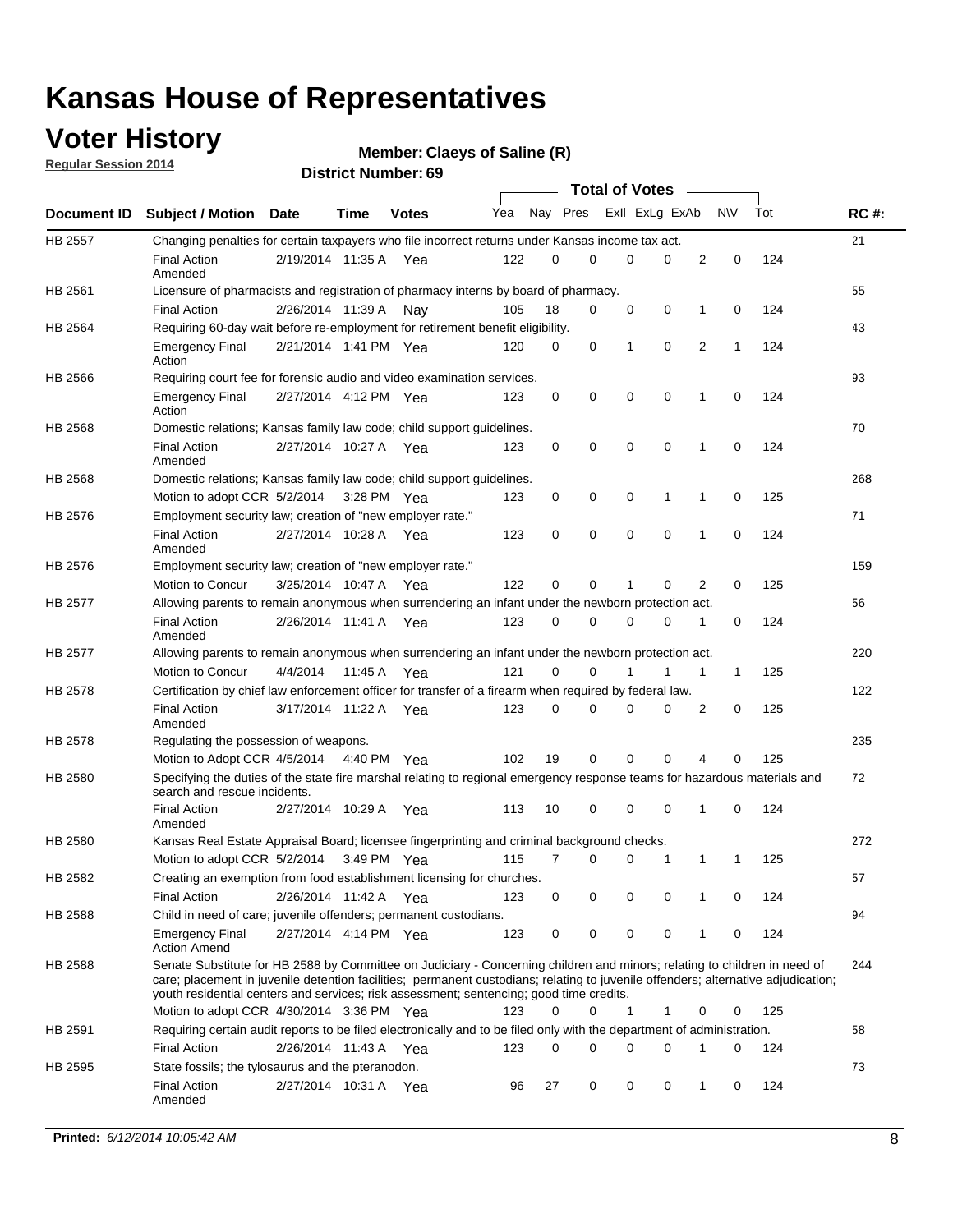### **Voter History**

**Regular Session 2014**

**Claeys of Saline (R)**

|             |                                                                                                                                                                                                                                       |                       |             | DISUILU NUIIINGI . UJ |     |                |             | <b>Total of Votes</b>   |             |   |           |     |             |
|-------------|---------------------------------------------------------------------------------------------------------------------------------------------------------------------------------------------------------------------------------------|-----------------------|-------------|-----------------------|-----|----------------|-------------|-------------------------|-------------|---|-----------|-----|-------------|
| Document ID | <b>Subject / Motion Date</b>                                                                                                                                                                                                          |                       | Time        | <b>Votes</b>          | Yea |                |             | Nay Pres ExII ExLg ExAb |             |   | <b>NV</b> | Tot | <b>RC#:</b> |
| HB 2596     | Computation of retirement benefits when a state officer or employee is placed on furlough or has reduction in compensation.                                                                                                           |                       |             |                       |     |                |             |                         |             |   |           |     | 74          |
|             | <b>Final Action</b>                                                                                                                                                                                                                   | 2/27/2014 10:33 A     |             | Yea                   | 123 | 0              | $\Omega$    | 0                       | 0           |   | 0         | 124 |             |
| HB 2596     | Computation of retirement benefits when a state officer or employee is placed on furlough or has reduction in<br>compensation.                                                                                                        |                       |             |                       |     |                |             |                         |             |   |           |     | 246         |
|             | Motion to adopt CCR 4/30/2014 3:45 PM Yea                                                                                                                                                                                             |                       |             |                       | 123 | 0              | $\mathbf 0$ | 1                       | 1           | 0 | 0         | 125 |             |
| HB 2597     | Municipal recycling services                                                                                                                                                                                                          |                       |             |                       |     |                |             |                         |             |   |           |     | 97          |
|             | <b>Emergency Final</b><br><b>Action Amend</b>                                                                                                                                                                                         | 2/27/2014 4:20 PM Yea |             |                       | 105 | 18             | $\mathbf 0$ | $\mathbf 0$             | $\mathbf 0$ | 1 | 0         | 124 |             |
| HB 2599     | Authorizing the secretary of state to grant an easement to the unified government of Wyandotte county.                                                                                                                                |                       |             |                       |     |                |             |                         |             |   |           |     | 22          |
|             | <b>Final Action</b>                                                                                                                                                                                                                   | 2/19/2014 11:37 A Yea |             |                       | 120 | $\overline{2}$ | 0           | $\mathbf 0$             | 0           | 2 | 0         | 124 |             |
| HB 2599     | Authorizing the secretary of state to grant an easement to the unified government of Wyandotte county.                                                                                                                                |                       |             |                       |     |                |             |                         |             |   |           |     | 118         |
|             | Motion to Concur                                                                                                                                                                                                                      | 3/14/2014 11:25 A Yea |             |                       | 118 | 0              | 0           | $\overline{2}$          | 1           | 4 | 0         | 125 |             |
| HB 2602     | Increasing the percentage of unclassified employees allowed to be employed by KPERS from 25% to 50%.                                                                                                                                  |                       |             |                       |     |                |             |                         |             |   |           |     | 44          |
|             | <b>Emergency Final</b><br>Action                                                                                                                                                                                                      | 2/21/2014 1:43 PM Yea |             |                       | 107 | 13             | 0           | 1                       | 0           | 2 | 1         | 124 |             |
| HB 2602     | Increasing the percentage of unclassified employees allowed to be employed by KPERS from 25% to 50%.                                                                                                                                  |                       |             |                       |     |                |             |                         |             |   |           |     | 195         |
|             | Motion to Concur                                                                                                                                                                                                                      | 4/1/2014              | 10:57 A     | Yea                   | 108 | 15             | 0           | 1                       | 0           |   | 0         | 125 |             |
| HB 2609     | Practice of pharmacy; filling and refilling of prescriptions.                                                                                                                                                                         |                       |             |                       |     |                |             |                         |             |   |           |     | 105         |
|             | <b>Emergency Final</b><br><b>Action Amend</b>                                                                                                                                                                                         | 2/27/2014 4:29 PM Yea |             |                       | 123 | 0              | $\mathbf 0$ | $\mathbf 0$             | $\mathbf 0$ | 1 | 0         | 124 |             |
| HB 2611     | Conduct of dental offices.                                                                                                                                                                                                            |                       |             |                       |     |                |             |                         |             |   |           |     | 83          |
|             | <b>Emergency Final</b><br>Action                                                                                                                                                                                                      | 2/27/2014 3:59 PM Yea |             |                       | 123 | 0              | $\mathbf 0$ | $\mathbf 0$             | $\mathbf 0$ | 1 | 0         | 124 |             |
| HB 2612     | Relating to district judge and district magistrate judge vacancies.                                                                                                                                                                   |                       |             |                       |     |                |             |                         |             |   |           |     | 75          |
|             | <b>Final Action</b><br>Amended                                                                                                                                                                                                        | 2/27/2014 10:34 A     |             | Yea                   | 106 | 17             | $\mathbf 0$ | $\mathbf 0$             | $\mathbf 0$ | 1 | 0         | 124 |             |
| HB 2613     | Relating to the issuance of stillbirth and unborn child's death certificates.                                                                                                                                                         |                       |             |                       |     |                |             |                         |             |   |           |     | 103         |
|             | <b>Emergency Final</b><br><b>Action Amend</b>                                                                                                                                                                                         | 2/27/2014 4:27 PM Yea |             |                       | 122 | 1              | 0           | $\mathbf 0$             | $\Omega$    | 1 | 0         | 124 |             |
| HB 2615     | Substitute for HB 2615 by Committee on Commerce, Labor and Economic Development - Workers compensation assigned<br>risk pool.                                                                                                         |                       |             |                       |     |                |             |                         |             |   |           |     | 185         |
|             | EFA Sub Bill<br>Amended                                                                                                                                                                                                               | 3/26/2014 3:42 PM Yea |             |                       | 98  | 25             | 0           | 1                       | 0           | 1 | 0         | 125 |             |
| HB 2616     | Secretary of labor; explore agreement to allow state of Kansas to enforce OSHA standards.                                                                                                                                             |                       |             |                       |     |                |             |                         |             |   |           |     | 92          |
|             | <b>Emergency Final</b><br>Action                                                                                                                                                                                                      | 2/27/2014 4:11 PM Yea |             |                       | 93  | 30             | 0           | 0                       | 0           | 1 | 0         | 124 |             |
| HB 2616     | Senate Substitute for HB 2616 by Committee on Commerce - Secretary of labor directed to study state enforcement of OSHA 261<br>standards.                                                                                             |                       |             |                       |     |                |             |                         |             |   |           |     |             |
|             | Motion to Concur                                                                                                                                                                                                                      | 5/2/2014              | 11:47 A Yea |                       | 94  | 30             | 0           | 0                       | 1           | 0 | 0         | 125 |             |
| HB 2633     | Substitute for HB 2633 by Committee on Corrections and Juvenile Justice - Juvenile offenders; youth residential centers and<br>services; risk assessment; raising the age for prosecution as an adult; sentencing; good time credits. |                       |             |                       |     |                |             |                         |             |   |           |     | 106         |
|             | EFA Sub Bill<br>Amended                                                                                                                                                                                                               | 2/27/2014 4:31 PM Yea |             |                       | 122 | 1              | 0           | 0                       | 0           | 1 | 0         | 124 |             |
| HB 2636     | Secretary of health and environment and air quality standards.                                                                                                                                                                        |                       |             |                       |     |                |             |                         |             |   |           |     | 45          |
|             | <b>Emergency Final</b><br><b>Action Amend</b>                                                                                                                                                                                         | 2/21/2014 1:44 PM Yea |             |                       | 89  | 31             | 0           | 1                       | 0           | 2 | 1         | 124 |             |
| HB 2636     | Secretary of health and environment and air quality standards.                                                                                                                                                                        |                       |             |                       |     |                |             |                         |             |   |           |     | 212         |
|             | Sub motion to concur 4/3/2014                                                                                                                                                                                                         |                       | 7:20 PM Yea |                       | 121 | 3              | 0           | 0                       | 0           | 1 | 0         | 125 |             |
| HB 2642     | Income tax deduction for net gain on the sale of certain horses, cattle or livestock; income tax credit for expenditures to make 131                                                                                                  |                       |             |                       |     |                |             |                         |             |   |           |     |             |
|             | dwelling or facility accessible for persons with a disability.<br><b>Final Action</b>                                                                                                                                                 | 3/20/2014 11:17 A Yea |             |                       | 123 | 0              | 0           | 0                       | 1           | 1 | 0         | 125 |             |
|             | Amended                                                                                                                                                                                                                               |                       |             |                       |     |                |             |                         |             |   |           |     |             |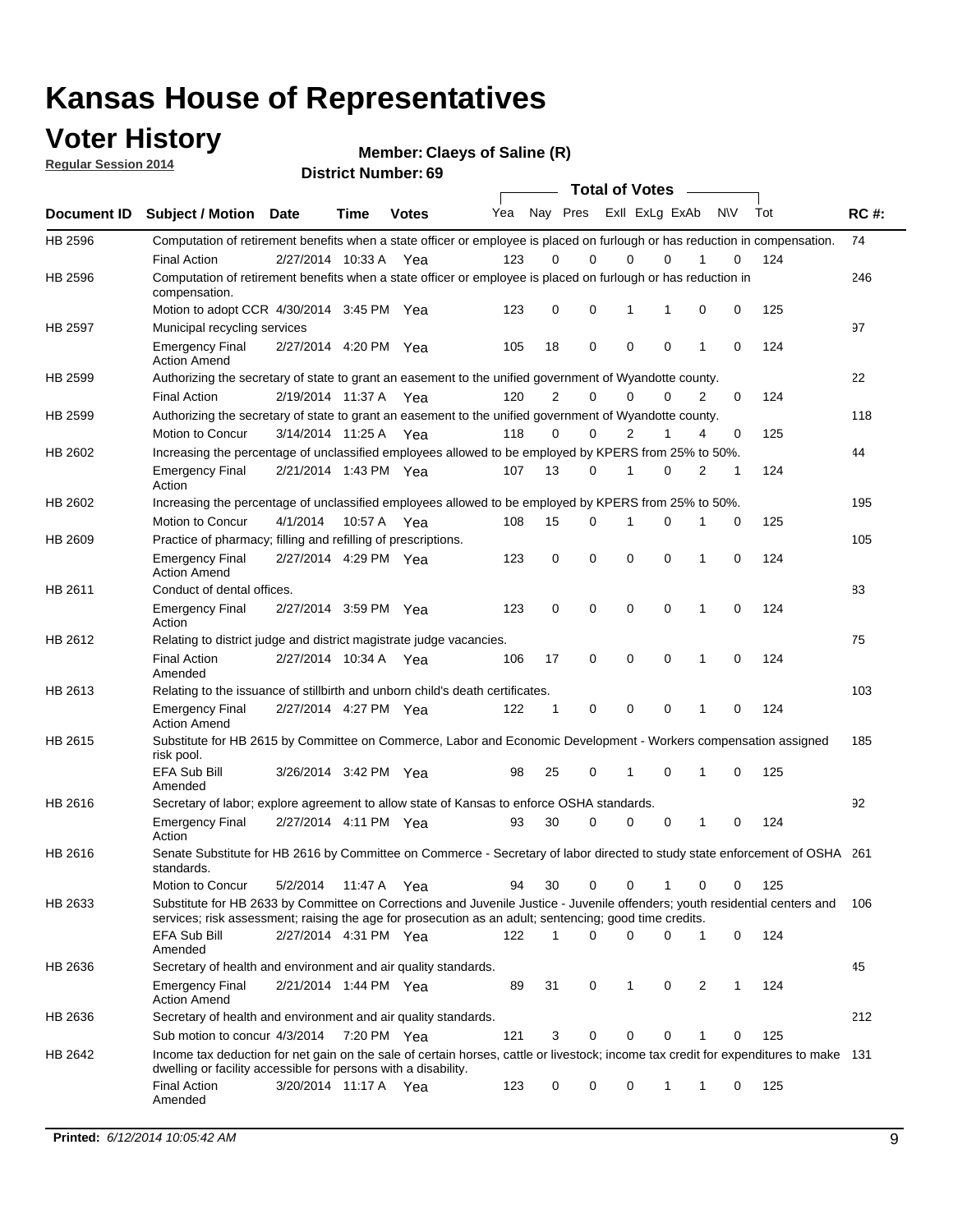### **Voter History**

| Member: Claeys of Saline (R) |  |
|------------------------------|--|
|------------------------------|--|

| <b>Regular Session 2014</b> |                                                                                                                                                                                                                                                                                                                                                                                                                               | <b>District Number: 69</b> |             |              |     |          |                         |   |             |             |                |             |     |             |
|-----------------------------|-------------------------------------------------------------------------------------------------------------------------------------------------------------------------------------------------------------------------------------------------------------------------------------------------------------------------------------------------------------------------------------------------------------------------------|----------------------------|-------------|--------------|-----|----------|-------------------------|---|-------------|-------------|----------------|-------------|-----|-------------|
|                             |                                                                                                                                                                                                                                                                                                                                                                                                                               | <b>Total of Votes</b>      |             |              |     |          |                         |   |             |             |                |             |     |             |
| <b>Document ID</b>          | <b>Subject / Motion Date</b>                                                                                                                                                                                                                                                                                                                                                                                                  |                            | <b>Time</b> | <b>Votes</b> | Yea |          | Nay Pres ExII ExLg ExAb |   |             |             |                | <b>NV</b>   | Tot | <b>RC#:</b> |
| HB 2643                     | Property tax; classification of commercial and industrial machinery and equipment as personal property; reclassification of<br>property upon termination of IRB tax exemption; use of independent appraisers to appraiser certain                                                                                                                                                                                             |                            |             |              |     |          |                         |   |             |             |                |             |     | 164         |
|                             | <b>Final Action</b><br>Amended                                                                                                                                                                                                                                                                                                                                                                                                | 3/26/2014 10:56 A          |             | - Yea        | 123 | $\Omega$ | $\Omega$                | 1 |             | 0           | 1              | 0           | 125 |             |
| HB 2643                     | Property tax; classification of commercial and industrial machinery and equipment as personal property; reclassification of<br>property upon termination of IRB tax exemption; use of independent appraisers to appraiser certain complex property; motor<br>vehicles, members of military; mortgage registration tax phase out and replacement with fees; county clerk technology fund;<br>county treasurer technology fund. |                            |             |              |     |          |                         |   |             |             |                |             |     | 274         |
|                             | Motion to Concur                                                                                                                                                                                                                                                                                                                                                                                                              | 5/2/2014                   |             | 5:12 PM Yea  | 16  | 108      | 0                       |   | 0           | 0           |                | 0           | 125 |             |
| HB 2643                     | Property tax; classification of commercial and industrial machinery and equipment as personal property; reclassification of<br>property upon termination of IRB tax exemption; use of independent appraisers to appraiser certain complex property; motor<br>vehicles, members of military; mortgage registration tax phase out and replacement with fees; county clerk technology fund;<br>county treasurer technology fund. |                            |             |              |     |          |                         |   |             |             |                |             |     | 286         |
| HB 2648                     | Motion to adopt CCR 5/3/2014                                                                                                                                                                                                                                                                                                                                                                                                  |                            | 1:53 AM     | Yea          | 70  | 53       | 0                       |   | 0           | 0           | 1              | 1           | 125 | 100         |
|                             | Property tax exemption for levees.<br><b>Emergency Final</b><br><b>Action Amend</b>                                                                                                                                                                                                                                                                                                                                           | 2/27/2014 4:23 PM          |             | Yea          | 100 | 23       | 0                       |   | $\mathbf 0$ | $\mathbf 0$ | 1              | 0           | 124 |             |
| HB 2651                     | County law library.                                                                                                                                                                                                                                                                                                                                                                                                           |                            |             |              |     |          |                         |   |             |             |                |             |     | 76          |
|                             | <b>Final Action</b><br>Amended                                                                                                                                                                                                                                                                                                                                                                                                | 2/27/2014 10:38 A          |             | Yea          | 82  | 41       | 0                       |   | 0           | $\mathbf 0$ | 1              | 0           | 124 |             |
| HB 2655                     | Allowing veterans with PTSD to seek mental health treatment upon certain convictions.                                                                                                                                                                                                                                                                                                                                         |                            |             |              |     |          |                         |   |             |             |                |             |     | 77          |
|                             | <b>Final Action</b><br>Amended                                                                                                                                                                                                                                                                                                                                                                                                | 2/27/2014 10:40 A Yea      |             |              | 123 | 0        | 0                       |   | 0           | 0           | 1              | 0           | 124 |             |
| HB 2655                     | Senate Substitute for HB 2655 by Committee on Judiciary - Allowing veterans with PTSD to seek mental health treatment<br>upon certain convictions; also amending the crimes of interference with law enforcement and giving a false alarm.                                                                                                                                                                                    |                            |             |              |     |          |                         |   |             |             |                |             |     | 224         |
|                             | Motion to Concur                                                                                                                                                                                                                                                                                                                                                                                                              | 4/4/2014                   |             | 5:42 PM Yea  | 122 | $\Omega$ | $\Omega$                |   | 0           |             | 2              | $\Omega$    | 125 |             |
| HB 2656                     | Authorizing the state of Kansas to pay the death gratuity benefit to the designated survivor of a Kansas service member during 48<br>a federal government shutdown and providing for reimbursement to the state                                                                                                                                                                                                               |                            |             |              |     |          |                         |   |             |             |                |             |     |             |
|                             | <b>Final Action</b>                                                                                                                                                                                                                                                                                                                                                                                                           | 2/26/2014 11:27 A Yea      |             |              | 123 | 0        | 0                       |   | 0           | 0           |                | 0           | 124 |             |
| HB 2661                     | Substitute for HB 2661 by Committee on Energy and Environment - Siting of electric transmission lines; notice and hearing<br>requirements.                                                                                                                                                                                                                                                                                    |                            |             |              |     |          |                         |   |             |             |                |             |     | 181         |
| HB 2662                     | <b>EFA Sub Bill</b>                                                                                                                                                                                                                                                                                                                                                                                                           | 3/26/2014 3:37 PM Yea      |             |              | 119 | 4        | 0                       |   | 1           | 0           | 1              | 0           | 125 | 116         |
|                             | Expungment of driving under the influence convictions.<br><b>Final Action</b><br>Amended                                                                                                                                                                                                                                                                                                                                      | 3/14/2014 11:22 A Yea      |             |              | 87  | 31       | 0                       |   | 2           | 1           | 4              | $\mathbf 0$ | 125 |             |
| HB 2668                     | Health insurance for qualified professional associations.                                                                                                                                                                                                                                                                                                                                                                     |                            |             |              |     |          |                         |   |             |             |                |             |     | 34          |
|                             | <b>Final Action</b><br>Amended                                                                                                                                                                                                                                                                                                                                                                                                | 2/21/2014 11:21 A Yea      |             |              | 114 | 7        | 0                       |   | 1           | 0           | $\overline{2}$ | $\mathbf 0$ | 124 |             |
| HB 2668                     | Predetermination of health insurance benefits                                                                                                                                                                                                                                                                                                                                                                                 |                            |             |              |     |          |                         |   |             |             |                |             |     | 262         |
|                             | Motion to Concur                                                                                                                                                                                                                                                                                                                                                                                                              | 5/2/2014                   |             | 12:05 P Yea  | 97  | 27       | 0                       |   | 0           | 1           | 0              | 0           | 125 |             |
| HB 2669                     | State civil service board; transferred from the department of administration to the office of administrative hearings.                                                                                                                                                                                                                                                                                                        |                            |             |              |     |          |                         |   |             |             |                |             |     | 87          |
|                             | <b>Emergency Final</b><br>Action                                                                                                                                                                                                                                                                                                                                                                                              | 2/27/2014 4:05 PM Yea      |             |              | 110 | 13       | $\mathbf 0$             |   | 0           | 0           | 1              | 0           | 124 |             |
| HB 2673                     | Kansas healing arts act; physician assistant licensure act.                                                                                                                                                                                                                                                                                                                                                                   |                            |             |              |     |          |                         |   |             |             |                |             |     | 91          |
|                             | <b>Emergency Final</b><br><b>Action Amend</b>                                                                                                                                                                                                                                                                                                                                                                                 | 2/27/2014 4:10 PM Yea      |             |              | 105 | 18       | 0                       |   | 0           | 0           | $\mathbf{1}$   | 0           | 124 |             |
| HB 2673                     | Board of healing arts functions and duties, physician assistants licensure act and podiatry act.                                                                                                                                                                                                                                                                                                                              |                            |             |              |     |          |                         |   |             |             |                |             |     | 270         |
|                             | Motion to adopt CCR 5/2/2014                                                                                                                                                                                                                                                                                                                                                                                                  |                            |             | 3:39 PM Yea  | 111 | 11       | 0                       |   | 0           | 1           | 1              | 1           | 125 |             |
| HB 2675                     | Relating to procurement negotiating committees; certified businesses.<br><b>Final Action</b><br>Amended                                                                                                                                                                                                                                                                                                                       | 3/26/2014 10:57 A Yea      |             |              | 123 | 0        | 0                       |   | 1           | 0           | 1              | 0           | 125 | 165         |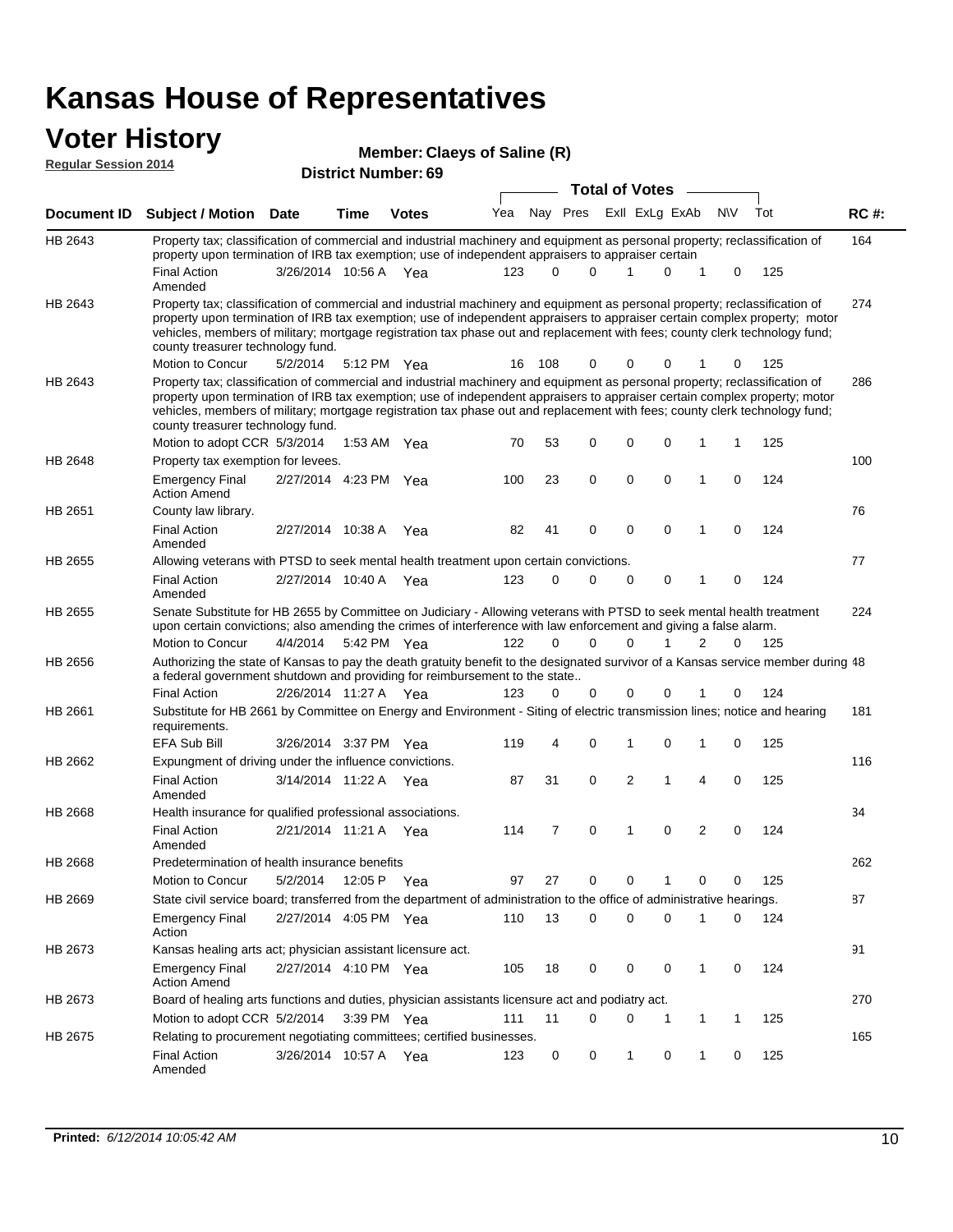### **Voter History**

**District Number: 69 Regular Session 2014**

|             |                                                                                                                                                                                                                                                                                               |                        |             | <b>DISTRICT MAILINGL'S</b> |     |              |          |          | <b>Total of Votes</b> |             |                |           |     |             |
|-------------|-----------------------------------------------------------------------------------------------------------------------------------------------------------------------------------------------------------------------------------------------------------------------------------------------|------------------------|-------------|----------------------------|-----|--------------|----------|----------|-----------------------|-------------|----------------|-----------|-----|-------------|
| Document ID | <b>Subject / Motion Date</b>                                                                                                                                                                                                                                                                  |                        | <b>Time</b> | <b>Votes</b>               | Yea | Nay Pres     |          |          | Exll ExLg ExAb        |             |                | <b>NV</b> | Tot | <b>RC#:</b> |
| HB 2681     | Substitute for HB2681 by Committee on Veterans, Military, and Homeland Security--Abolishing the Kansas commission on<br>veterans affairs; creating the Kansas commission on veterans affairs office within the executive branch of government.<br>Final Action Sub Bill 3/20/2014 11:18 A Yea |                        |             |                            | 123 | 0            |          | 0        | 0                     | 1           | $\mathbf{1}$   | 0         | 125 | 132         |
| HB 2681     | Substitute for HB2681 by Committee on Veterans, Military, and Homeland Security - Abolishing the Kansas commission on                                                                                                                                                                         |                        |             |                            |     |              |          |          |                       |             |                |           |     | 219         |
|             | veterans affairs; creating the Kansas commission on veterans affairs office within the executive branch of government.                                                                                                                                                                        |                        |             |                            |     |              |          |          |                       |             |                |           |     |             |
|             | Motion to Concur                                                                                                                                                                                                                                                                              | 4/4/2014               |             | 11:41 A Yea                | 122 | $\Omega$     |          | 0        | 1                     | 1           | 1              | 0         | 125 |             |
| HB 2684     | Allocating moneys from driver's license fees to the judicial branch nonjudicial salary adjustment fund.                                                                                                                                                                                       |                        |             |                            |     |              |          |          |                       |             |                |           |     | 78          |
|             | <b>Final Action</b>                                                                                                                                                                                                                                                                           | 2/27/2014 10:41 A      |             | Nav                        | 93  | 30           |          | $\Omega$ | 0                     | 0           | 1              | 0         | 124 |             |
| HB 2687     | Unclaimed property act and hearings.                                                                                                                                                                                                                                                          |                        |             |                            |     |              |          |          |                       |             |                |           |     | 59          |
|             | <b>Final Action</b>                                                                                                                                                                                                                                                                           | 2/26/2014 11:44 A      |             | Yea                        | 119 | 4            | 0        |          | 0                     | 0           | 1              | 0         | 124 |             |
| HB 2687     | Unclaimed property act and hearings.                                                                                                                                                                                                                                                          |                        |             |                            |     |              |          |          |                       |             |                |           |     | 251         |
|             | Motion to Concur                                                                                                                                                                                                                                                                              | 5/1/2014               |             | 1:56 PM Yea                | 125 | 0            | 0        |          | 0                     | $\mathbf 0$ | 0              | 0         | 125 |             |
| HB 2689     | Amending which convictions are counted for driving while license canceled, suspended or revoked.                                                                                                                                                                                              |                        |             |                            |     |              |          |          |                       |             |                |           |     | 231         |
|             | <b>Final Action</b><br>Amended                                                                                                                                                                                                                                                                | 4/5/2014               |             | 10:23 A Yea                | 121 | $\Omega$     | $\Omega$ |          | 0                     | 0           | 4              | 0         | 125 |             |
| HB 2693     | Providing for testing by community colleges for commercial driver's licenses and allowing temporary commercial driver's<br>license holders the ability to drive class A commercial vehicles.                                                                                                  |                        |             |                            |     |              |          |          |                       |             |                |           |     | 104         |
|             | <b>Emergency Final</b><br><b>Action Amend</b>                                                                                                                                                                                                                                                 | 2/27/2014 4:28 PM Yea  |             |                            | 123 | 0            |          | 0        | 0                     | 0           | $\mathbf{1}$   | 0         | 124 |             |
| HB 2693     | Senate Substitute for HB 2693 by Committee on Transportation - Providing for testing by community colleges for commercial 255<br>driver's licenses; entities serving as driver's licenses examiners.                                                                                          |                        |             |                            |     |              |          |          |                       |             |                |           |     |             |
|             | Motion to adopt CCR 5/1/2014 4:42 PM Yea                                                                                                                                                                                                                                                      |                        |             |                            | 125 | 0            | 0        |          | 0                     | $\mathbf 0$ | $\mathbf 0$    | 0         | 125 |             |
| HB 2715     | Farm machinery and equipment annual highway permits, commercial drivers' license.                                                                                                                                                                                                             |                        |             |                            |     |              |          |          |                       |             |                |           |     | 98          |
|             | <b>Emergency Final</b><br><b>Action Amend</b>                                                                                                                                                                                                                                                 | 2/27/2014 4:21 PM Yea  |             |                            | 123 | $\Omega$     |          | 0        | 0                     | 0           | 1              | $\Omega$  | 124 |             |
| HB 2717     | Registration of operators of assisted living, residential health care, home plus or adult day care facilities.                                                                                                                                                                                |                        |             |                            |     |              |          |          |                       |             |                |           |     | 175         |
|             | <b>Emergency Final</b><br><b>Action Amend</b>                                                                                                                                                                                                                                                 | 3/26/2014 3:29 PM Yea  |             |                            | 114 | 9            | $\Omega$ |          | 1                     | $\Omega$    | 1              | 0         | 125 |             |
| HB 2721     | Substitute for Substitute for HB 2721 by Committee on Commerce, Labor and Economic Development †Enacting the<br>business entity standard treatment act.                                                                                                                                       |                        |             |                            |     |              |          |          |                       |             |                |           |     | 117         |
|             | Final Action Sub Bill 3/14/2014 11:23 A Yea                                                                                                                                                                                                                                                   |                        |             |                            | 118 | 0            |          | 0        | 2                     |             | 4              | 0         | 125 |             |
| HB 2721     | Substitute for Substitute for HB 2721 by Committee on Commerce, Labor and Economic Development - Enacting the business 273<br>entity standard treatment act.                                                                                                                                  |                        |             |                            |     |              |          |          |                       |             |                |           |     |             |
|             | <b>Motion to Concur</b>                                                                                                                                                                                                                                                                       | 5/2/2014               |             | 3:59 PM Yea                | 122 | 0            | 0        |          | 0                     | 1           | 1              | 1         | 125 |             |
| HB 2724     | Uniform commercial driver's license act; definition of tank vehicle.                                                                                                                                                                                                                          |                        |             |                            |     |              |          |          |                       |             |                |           |     | 99          |
|             | <b>Emergency Final</b><br>Action                                                                                                                                                                                                                                                              | 2/27/2014 4:22 PM Yea  |             |                            | 122 | $\mathbf{1}$ | $\Omega$ |          | $\Omega$              | $\Omega$    | 1              | $\Omega$  | 124 |             |
| HB 2727     | Expiration of license plates and placards for individuals with disability.                                                                                                                                                                                                                    |                        |             |                            |     |              |          |          |                       |             |                |           |     | 88          |
|             | <b>Emergency Final</b><br>Action                                                                                                                                                                                                                                                              | 2/27/2014 4:06 PM Yea  |             |                            | 123 | 0            | 0        |          | 0                     | $\mathbf 0$ | 1              | 0         | 124 |             |
| HB 2728     | Permits for the operation of salvage vehicles no longer required to be prepared in triplicate.                                                                                                                                                                                                |                        |             |                            |     |              |          |          |                       |             |                |           |     | 89          |
|             | <b>Emergency Final</b><br>Action                                                                                                                                                                                                                                                              | 2/27/2014 4:07 PM Yea  |             |                            | 122 | 1            | 0        |          | 0                     | 0           | $\mathbf{1}$   | 0         | 124 |             |
| HB 2728     | Permits for the operation of salvage vehicles no longer required to be prepared in triplicate.                                                                                                                                                                                                |                        |             |                            |     |              |          |          |                       |             |                |           |     | 192         |
|             | Motion to Concur                                                                                                                                                                                                                                                                              | 3/31/2014 11:43 A Yea  |             |                            | 122 | 0            | 0        |          | 1                     | 0           | $\overline{2}$ | 0         | 125 |             |
| HB 2732     | Sales tax authority for Rooks county for constructing or remodeling a jail facility.                                                                                                                                                                                                          |                        |             |                            |     |              |          |          |                       |             |                |           |     | 232         |
|             | <b>Final Action</b>                                                                                                                                                                                                                                                                           | 4/5/2014               |             | 10:24 A Yea                | 121 | 0            | 0        |          | 0                     | 0           | 4              | 0         | 125 |             |
| HB 2744     | Insurance; coverage for autism spectrum disorder.                                                                                                                                                                                                                                             |                        |             |                            |     |              |          |          |                       |             |                |           |     | 137         |
|             | <b>Final Action</b><br>Amended                                                                                                                                                                                                                                                                | 3/21/2014 10:14 A ExAb |             |                            | 114 | 3            |          | 0        | 0                     | 1           | 6              | 1         | 125 |             |
| HB 2745     | Tax lien on property voluntarily transferred.                                                                                                                                                                                                                                                 |                        |             |                            |     |              |          |          |                       |             |                |           |     | 166         |
|             | <b>Final Action</b>                                                                                                                                                                                                                                                                           | 3/26/2014 10:58 A      |             | Yea                        | 123 | 0            |          | 0        | $\mathbf{1}$          | 0           | 1              | 0         | 125 |             |

**Claeys of Saline (R)**

**Printed:**  $6/12/2014$  10:05:42 AM 11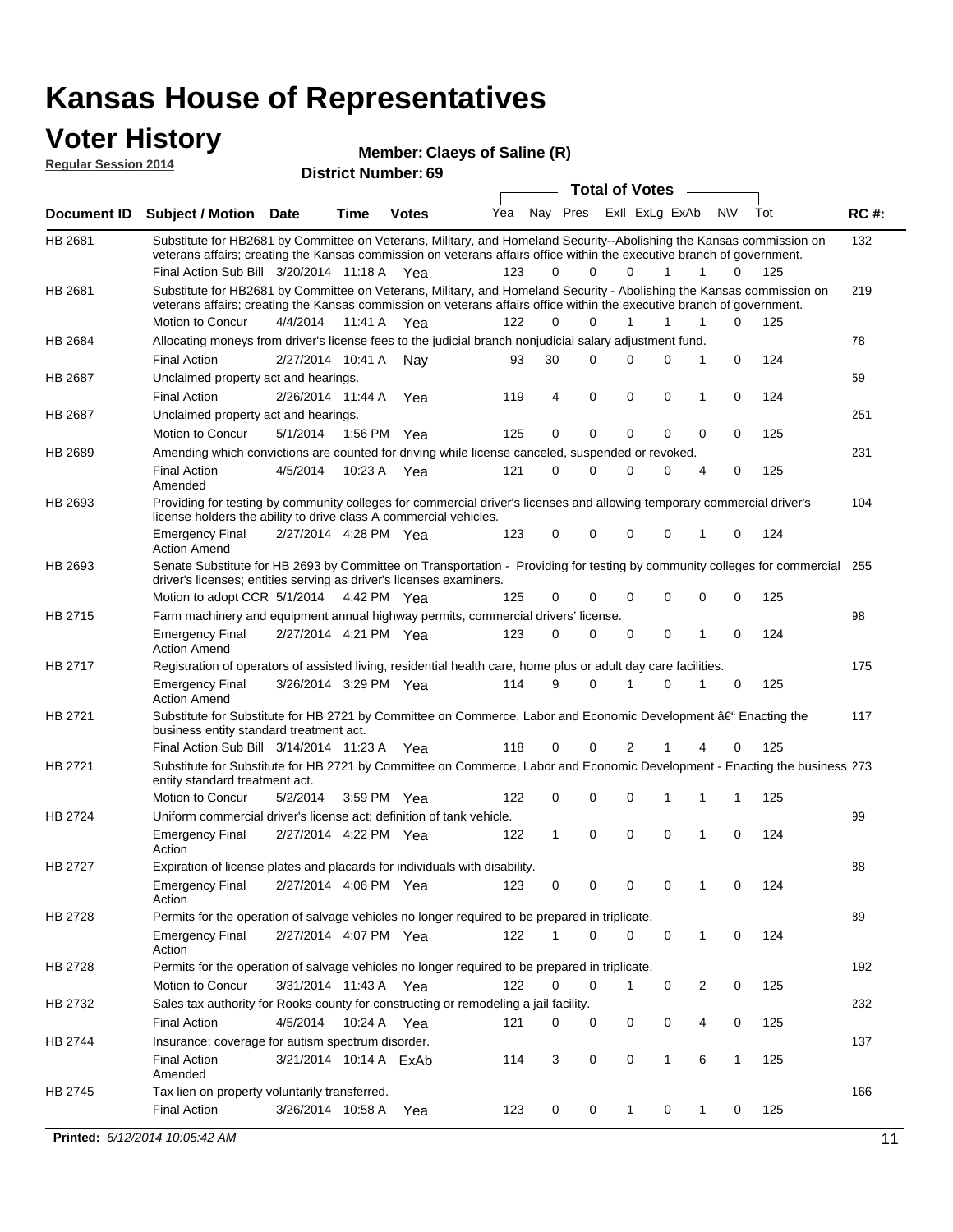### **Voter History**

**Regular Session 2014**

#### **Claeys of Saline (R)**

| Nay Pres<br>Exll ExLg ExAb<br><b>NV</b><br>Yea<br><b>Document ID</b><br><b>Subject / Motion</b><br><b>Date</b><br>Time<br><b>Votes</b><br>HB 2755<br>Repealing the sunset on the Kansas taxpayer transparency act.<br><b>Final Action</b><br>122<br>0<br>0<br>0<br>0<br>3<br>0<br>3/24/2014 10:13 A ExAb<br>HB 2767<br>State child death review board.<br><b>Final Action</b><br>3/26/2014 10:59 A<br>123<br>0<br>0<br>1<br>0<br>1<br>0<br>Yea<br>Amended<br><b>HCR 5029</b><br>Urging the Kansas bureau of investigation to establish a blue alert system for the state of Kansas.<br>2/27/2014 4:15 PM Yea<br>121<br>2<br>0<br>1<br>0<br><b>Emergency Final</b><br>0<br>0<br><b>Action Amend</b><br><b>HCR 5031</b><br>Urging Congress to provide for the prompt payment of disability compensation to U.S. Veterans.<br><b>Final Action</b><br>122<br>$\Omega$<br>0<br>0<br>1<br>2<br>3/19/2014 11:21 A Yea<br>0<br>HR 6049<br>Resolution encouraging the creation of a Kansas plan for comprehensive treatment of chronic obstruction pulmonary<br>disease.<br>2<br>120<br>0<br>0<br>2<br>1<br>$\mathbf 0$<br><b>Emergency Final</b><br>3/6/2014<br>11:24 A<br>Yea<br><b>Action Amend</b><br>HR 6063<br>Urging the President to extend the qualifications for the Women's Army Corps Service Medal.<br>123<br>$\Omega$<br>$\Omega$<br>$\Omega$<br>$\mathbf{1}$<br><b>Final Action</b><br>3/25/2014 10:11 A Yea<br>1<br>0<br>House Substitute for SB 40 by Committee on Corrections and Juvenile Justice †Secretary of corrections; including juvenile<br>SB 40<br>offenders in the prison made goods act; authorizing use of correctional industries funds for payment of |                    |  |
|-------------------------------------------------------------------------------------------------------------------------------------------------------------------------------------------------------------------------------------------------------------------------------------------------------------------------------------------------------------------------------------------------------------------------------------------------------------------------------------------------------------------------------------------------------------------------------------------------------------------------------------------------------------------------------------------------------------------------------------------------------------------------------------------------------------------------------------------------------------------------------------------------------------------------------------------------------------------------------------------------------------------------------------------------------------------------------------------------------------------------------------------------------------------------------------------------------------------------------------------------------------------------------------------------------------------------------------------------------------------------------------------------------------------------------------------------------------------------------------------------------------------------------------------------------------------------------------------------------------------------------------------------------------------------------|--------------------|--|
|                                                                                                                                                                                                                                                                                                                                                                                                                                                                                                                                                                                                                                                                                                                                                                                                                                                                                                                                                                                                                                                                                                                                                                                                                                                                                                                                                                                                                                                                                                                                                                                                                                                                               | Tot<br><b>RC#:</b> |  |
|                                                                                                                                                                                                                                                                                                                                                                                                                                                                                                                                                                                                                                                                                                                                                                                                                                                                                                                                                                                                                                                                                                                                                                                                                                                                                                                                                                                                                                                                                                                                                                                                                                                                               | 140                |  |
|                                                                                                                                                                                                                                                                                                                                                                                                                                                                                                                                                                                                                                                                                                                                                                                                                                                                                                                                                                                                                                                                                                                                                                                                                                                                                                                                                                                                                                                                                                                                                                                                                                                                               | 125                |  |
|                                                                                                                                                                                                                                                                                                                                                                                                                                                                                                                                                                                                                                                                                                                                                                                                                                                                                                                                                                                                                                                                                                                                                                                                                                                                                                                                                                                                                                                                                                                                                                                                                                                                               | 167                |  |
|                                                                                                                                                                                                                                                                                                                                                                                                                                                                                                                                                                                                                                                                                                                                                                                                                                                                                                                                                                                                                                                                                                                                                                                                                                                                                                                                                                                                                                                                                                                                                                                                                                                                               | 125                |  |
|                                                                                                                                                                                                                                                                                                                                                                                                                                                                                                                                                                                                                                                                                                                                                                                                                                                                                                                                                                                                                                                                                                                                                                                                                                                                                                                                                                                                                                                                                                                                                                                                                                                                               | 95                 |  |
|                                                                                                                                                                                                                                                                                                                                                                                                                                                                                                                                                                                                                                                                                                                                                                                                                                                                                                                                                                                                                                                                                                                                                                                                                                                                                                                                                                                                                                                                                                                                                                                                                                                                               | 124                |  |
|                                                                                                                                                                                                                                                                                                                                                                                                                                                                                                                                                                                                                                                                                                                                                                                                                                                                                                                                                                                                                                                                                                                                                                                                                                                                                                                                                                                                                                                                                                                                                                                                                                                                               | 125                |  |
|                                                                                                                                                                                                                                                                                                                                                                                                                                                                                                                                                                                                                                                                                                                                                                                                                                                                                                                                                                                                                                                                                                                                                                                                                                                                                                                                                                                                                                                                                                                                                                                                                                                                               | 125                |  |
|                                                                                                                                                                                                                                                                                                                                                                                                                                                                                                                                                                                                                                                                                                                                                                                                                                                                                                                                                                                                                                                                                                                                                                                                                                                                                                                                                                                                                                                                                                                                                                                                                                                                               | 109                |  |
|                                                                                                                                                                                                                                                                                                                                                                                                                                                                                                                                                                                                                                                                                                                                                                                                                                                                                                                                                                                                                                                                                                                                                                                                                                                                                                                                                                                                                                                                                                                                                                                                                                                                               | 125                |  |
|                                                                                                                                                                                                                                                                                                                                                                                                                                                                                                                                                                                                                                                                                                                                                                                                                                                                                                                                                                                                                                                                                                                                                                                                                                                                                                                                                                                                                                                                                                                                                                                                                                                                               | 143                |  |
|                                                                                                                                                                                                                                                                                                                                                                                                                                                                                                                                                                                                                                                                                                                                                                                                                                                                                                                                                                                                                                                                                                                                                                                                                                                                                                                                                                                                                                                                                                                                                                                                                                                                               | 125                |  |
|                                                                                                                                                                                                                                                                                                                                                                                                                                                                                                                                                                                                                                                                                                                                                                                                                                                                                                                                                                                                                                                                                                                                                                                                                                                                                                                                                                                                                                                                                                                                                                                                                                                                               | 123                |  |
| Final Action Sub Bill 3/17/2014 11:23 A Yea<br>0<br>0<br>123<br>0<br>0<br>0<br>2                                                                                                                                                                                                                                                                                                                                                                                                                                                                                                                                                                                                                                                                                                                                                                                                                                                                                                                                                                                                                                                                                                                                                                                                                                                                                                                                                                                                                                                                                                                                                                                              | 125                |  |
| SB 54<br>Medical assistance recovery program; rules and regulations.                                                                                                                                                                                                                                                                                                                                                                                                                                                                                                                                                                                                                                                                                                                                                                                                                                                                                                                                                                                                                                                                                                                                                                                                                                                                                                                                                                                                                                                                                                                                                                                                          | 174                |  |
| 0<br>3/26/2014 3:28 PM Nay<br>95<br>28<br>1<br>0<br>1<br>0<br><b>Emergency Final</b><br><b>Action Amend</b>                                                                                                                                                                                                                                                                                                                                                                                                                                                                                                                                                                                                                                                                                                                                                                                                                                                                                                                                                                                                                                                                                                                                                                                                                                                                                                                                                                                                                                                                                                                                                                   | 125                |  |
| SB 54<br>Amendments to statutes regulating abortions.                                                                                                                                                                                                                                                                                                                                                                                                                                                                                                                                                                                                                                                                                                                                                                                                                                                                                                                                                                                                                                                                                                                                                                                                                                                                                                                                                                                                                                                                                                                                                                                                                         | 214                |  |
| 112<br>11<br>0<br>0<br>1<br>0<br>Motion to Adopt CCR 4/4/2014<br>9:59 AM Yea                                                                                                                                                                                                                                                                                                                                                                                                                                                                                                                                                                                                                                                                                                                                                                                                                                                                                                                                                                                                                                                                                                                                                                                                                                                                                                                                                                                                                                                                                                                                                                                                  | 125                |  |
| State use law; purchases by municipalities; committee sunset date and chairperson selection.<br>SB 63                                                                                                                                                                                                                                                                                                                                                                                                                                                                                                                                                                                                                                                                                                                                                                                                                                                                                                                                                                                                                                                                                                                                                                                                                                                                                                                                                                                                                                                                                                                                                                         | 280                |  |
| $\mathbf 0$<br>0<br>0<br>Motion to adopt CCR 5/2/2014<br>8:52 PM Yea<br>124<br>0<br>0<br>1                                                                                                                                                                                                                                                                                                                                                                                                                                                                                                                                                                                                                                                                                                                                                                                                                                                                                                                                                                                                                                                                                                                                                                                                                                                                                                                                                                                                                                                                                                                                                                                    | 125                |  |
| SB 99<br>Lobbyists defined.                                                                                                                                                                                                                                                                                                                                                                                                                                                                                                                                                                                                                                                                                                                                                                                                                                                                                                                                                                                                                                                                                                                                                                                                                                                                                                                                                                                                                                                                                                                                                                                                                                                   | 184                |  |
| 6<br>0<br>0<br>1<br>0<br><b>Emergency Final</b><br>3/26/2014 3:41 PM Yea<br>117<br>1<br>Action                                                                                                                                                                                                                                                                                                                                                                                                                                                                                                                                                                                                                                                                                                                                                                                                                                                                                                                                                                                                                                                                                                                                                                                                                                                                                                                                                                                                                                                                                                                                                                                | 125                |  |
| House Substitute for SB 147 by Committee on Agriculture and Natural Resources †Amending the powers and duties of the 133<br>SB 147<br>Kansas department of agriculture division of conservation and the state conservation commission.                                                                                                                                                                                                                                                                                                                                                                                                                                                                                                                                                                                                                                                                                                                                                                                                                                                                                                                                                                                                                                                                                                                                                                                                                                                                                                                                                                                                                                        |                    |  |
| 0<br>Final Action Sub Bill 3/20/2014 11:19 A Yea<br>123<br>$\Omega$<br>0<br>1<br>1<br>0<br>Amended                                                                                                                                                                                                                                                                                                                                                                                                                                                                                                                                                                                                                                                                                                                                                                                                                                                                                                                                                                                                                                                                                                                                                                                                                                                                                                                                                                                                                                                                                                                                                                            | 125                |  |
| <b>SB 218</b><br>House Substitute for SB 218 by Committee on Appropriations-Education; relating to the financing and instruction thereof;                                                                                                                                                                                                                                                                                                                                                                                                                                                                                                                                                                                                                                                                                                                                                                                                                                                                                                                                                                                                                                                                                                                                                                                                                                                                                                                                                                                                                                                                                                                                     | 226                |  |
| making and concerning appropriations for the fiscal years ending June 30, 2014, and June 30, 2015, for certain agencies.<br>Final Action Sub Bill 4/4/2014 6:17 PM Yea<br>0<br>0<br>2<br>$\Omega$<br>91<br>31<br>1                                                                                                                                                                                                                                                                                                                                                                                                                                                                                                                                                                                                                                                                                                                                                                                                                                                                                                                                                                                                                                                                                                                                                                                                                                                                                                                                                                                                                                                            | 125                |  |
| Amended                                                                                                                                                                                                                                                                                                                                                                                                                                                                                                                                                                                                                                                                                                                                                                                                                                                                                                                                                                                                                                                                                                                                                                                                                                                                                                                                                                                                                                                                                                                                                                                                                                                                       |                    |  |
| <b>SB 218</b><br>House Substitute for SB 218 by Committee on Appropriations-Education; relating to the financing and instruction thereof;                                                                                                                                                                                                                                                                                                                                                                                                                                                                                                                                                                                                                                                                                                                                                                                                                                                                                                                                                                                                                                                                                                                                                                                                                                                                                                                                                                                                                                                                                                                                     | 237                |  |
| making and concerning appropriations for the fiscal years ending June 30, 2014, and June 30, 2015, for certain agencies.                                                                                                                                                                                                                                                                                                                                                                                                                                                                                                                                                                                                                                                                                                                                                                                                                                                                                                                                                                                                                                                                                                                                                                                                                                                                                                                                                                                                                                                                                                                                                      |                    |  |
| 67<br>0<br>0<br>Sub Motion to Adopt 4/6/2014 12:51 A Yea<br>55<br>0<br>3<br>0                                                                                                                                                                                                                                                                                                                                                                                                                                                                                                                                                                                                                                                                                                                                                                                                                                                                                                                                                                                                                                                                                                                                                                                                                                                                                                                                                                                                                                                                                                                                                                                                 | 125                |  |
| <b>CCR</b><br>SB 231<br>House Substitute for SB 231 †Concerning valuation and appeals; renaming the state court of tax appeals; timing of<br>decisions.                                                                                                                                                                                                                                                                                                                                                                                                                                                                                                                                                                                                                                                                                                                                                                                                                                                                                                                                                                                                                                                                                                                                                                                                                                                                                                                                                                                                                                                                                                                       | 134                |  |
| Final Action Sub Bill 3/20/2014 11:21 A Yea<br>0<br>0<br>0<br>123<br>1<br>1<br>0<br>Amended                                                                                                                                                                                                                                                                                                                                                                                                                                                                                                                                                                                                                                                                                                                                                                                                                                                                                                                                                                                                                                                                                                                                                                                                                                                                                                                                                                                                                                                                                                                                                                                   | 125                |  |
| SB 231<br>House Substitute for SB 231 - Concerning valuation and appeals; renaming the state court of tax appeals; timing of<br>decisions                                                                                                                                                                                                                                                                                                                                                                                                                                                                                                                                                                                                                                                                                                                                                                                                                                                                                                                                                                                                                                                                                                                                                                                                                                                                                                                                                                                                                                                                                                                                     | 281                |  |
| Motion to Adopt CCR 5/2/2014 8:56 PM Yea<br>124<br>0<br>0<br>0<br>0<br>1<br>0                                                                                                                                                                                                                                                                                                                                                                                                                                                                                                                                                                                                                                                                                                                                                                                                                                                                                                                                                                                                                                                                                                                                                                                                                                                                                                                                                                                                                                                                                                                                                                                                 | 125                |  |
| House Substitute for SB 245 by Committee on Appropriations - Appropriations for FY 2014, FY 2015, and FY 2016 for the<br>SB 245<br>department of corrections; capital improvement projects.                                                                                                                                                                                                                                                                                                                                                                                                                                                                                                                                                                                                                                                                                                                                                                                                                                                                                                                                                                                                                                                                                                                                                                                                                                                                                                                                                                                                                                                                                   | 13                 |  |
| Final Action Sub Bill 2/13/2014 11:34 A Yea<br>79<br>41<br>0<br>3<br>0<br>1<br>0<br>Amended                                                                                                                                                                                                                                                                                                                                                                                                                                                                                                                                                                                                                                                                                                                                                                                                                                                                                                                                                                                                                                                                                                                                                                                                                                                                                                                                                                                                                                                                                                                                                                                   | 124                |  |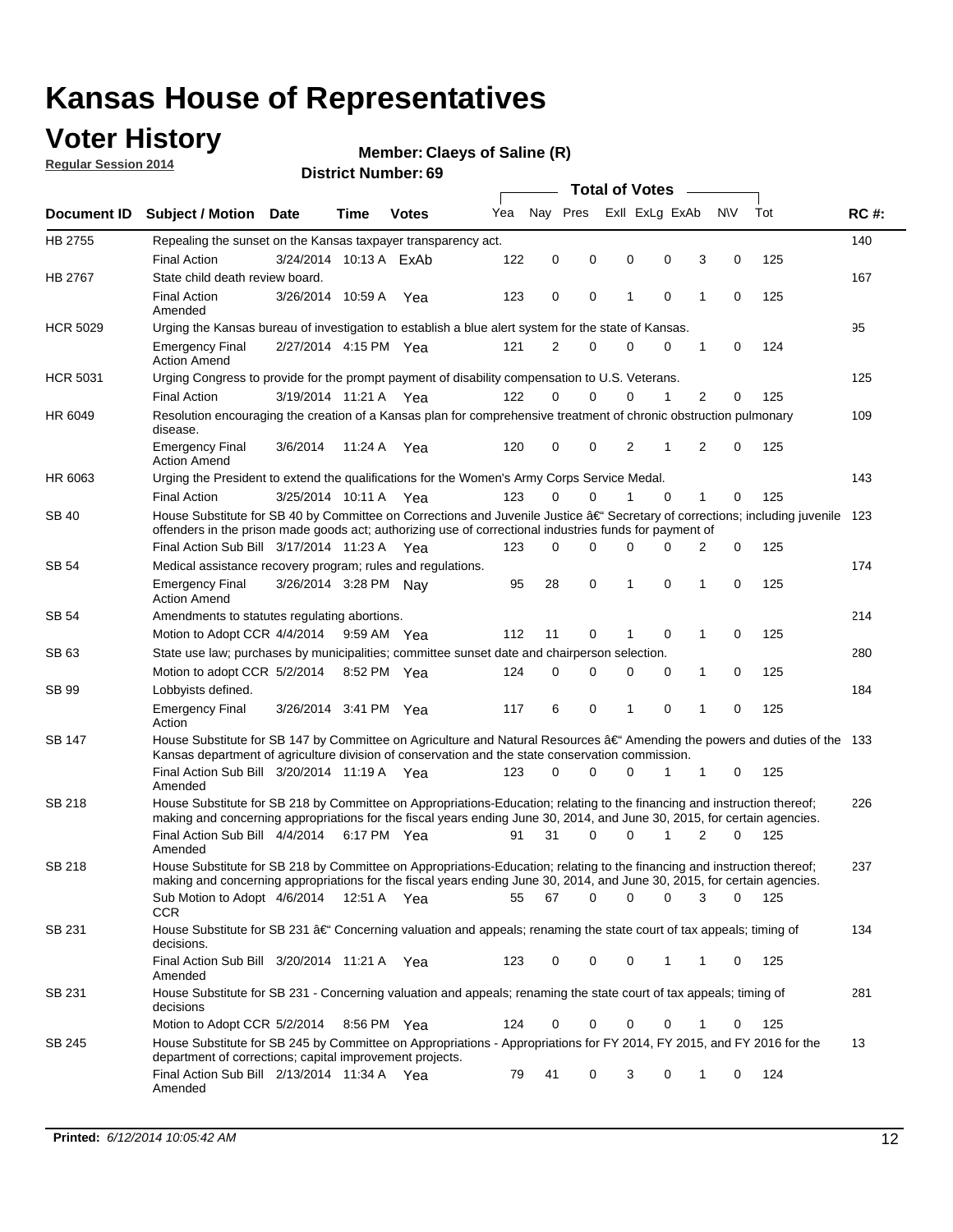### **Voter History**

#### **Claeys of Saline (R)**

**Regular Session 2014**

|               |                                                                                                                                                                                                                                                                                                                                                                                                                                                                                                                                                                                                                                                                                                                                                                                                                   |                       |             | DISUILU NUIIIDEI . UJ |     |    | <b>Total of Votes</b>       |   | $\sim$      |                |             |     |             |
|---------------|-------------------------------------------------------------------------------------------------------------------------------------------------------------------------------------------------------------------------------------------------------------------------------------------------------------------------------------------------------------------------------------------------------------------------------------------------------------------------------------------------------------------------------------------------------------------------------------------------------------------------------------------------------------------------------------------------------------------------------------------------------------------------------------------------------------------|-----------------------|-------------|-----------------------|-----|----|-----------------------------|---|-------------|----------------|-------------|-----|-------------|
|               | Document ID Subject / Motion Date                                                                                                                                                                                                                                                                                                                                                                                                                                                                                                                                                                                                                                                                                                                                                                                 |                       | <b>Time</b> | <b>Votes</b>          |     |    | Yea Nay Pres ExII ExLg ExAb |   |             |                | N\V         | Tot | <b>RC#:</b> |
| <b>SB 245</b> | House Substitute for SB 245 by Committee on Appropriations - Education funding; relating to mineral production; creating the 258<br>mineral production education fund, crediting 20% of remainder from oil and gas tax into such fund, moneys expended on<br>education; abolishing the oil and gas valuation depletion trust fund; allowing the counties to retain funds already in such<br>county's oil and gas valuation depletion trust fund; concerning school financing sources; proceeds from the tax levied by a<br>school district under authority of K.S.A. 2013 Supp. 72-6431, remitted to the state treasury to the credit of the state school<br>district finance fund not to the district's general fund; making and concerning appropriations for fiscal year 2017.<br>Motion to adopt CCR 5/1/2014 |                       |             | 5:06 PM Yea           | 88  | 37 | $\Omega$                    | 0 | 0           | 0              | 0           | 125 |             |
| SB 248        | Victim notification prior to release of certain inmates.                                                                                                                                                                                                                                                                                                                                                                                                                                                                                                                                                                                                                                                                                                                                                          |                       |             |                       |     |    |                             |   |             |                |             |     | 119         |
|               | <b>Final Action</b>                                                                                                                                                                                                                                                                                                                                                                                                                                                                                                                                                                                                                                                                                                                                                                                               | 3/17/2014 11:18 A     |             | Yea                   | 122 | 0  | 0                           | 0 | 0           | 2              | 1           | 125 |             |
| SB 254        | Medical assistance recovery program; rules and regulations.                                                                                                                                                                                                                                                                                                                                                                                                                                                                                                                                                                                                                                                                                                                                                       |                       |             |                       |     |    |                             |   |             |                |             |     | 179         |
|               | <b>Emergency Final</b><br>Action                                                                                                                                                                                                                                                                                                                                                                                                                                                                                                                                                                                                                                                                                                                                                                                  | 3/26/2014 3:34 PM Yea |             |                       | 123 | 0  | 0                           | 1 | $\mathbf 0$ | 1              | $\mathbf 0$ | 125 |             |
| SB 256        | Attorney general; costs in criminal appeals.                                                                                                                                                                                                                                                                                                                                                                                                                                                                                                                                                                                                                                                                                                                                                                      |                       |             |                       |     |    |                             |   |             |                |             |     | 147         |
|               | <b>Final Action</b><br>Amended                                                                                                                                                                                                                                                                                                                                                                                                                                                                                                                                                                                                                                                                                                                                                                                    | 3/25/2014 10:16 A     |             | Yea                   | 119 | 4  | $\mathbf 0$                 | 1 | 0           | 1              | 0           | 125 |             |
| SB 256        | Amending the crime of mistreatment of a dependent adult; creating the crime of mistreatment of an elder person; amending<br>the crime of unlawful sexual relations; amending provisions relating to appearance bonds and surety regulation; amending<br>violations of the Kansas racketeer influenced and corrupt organization act; also concerning the attorney general, costs in<br>criminal appeals.                                                                                                                                                                                                                                                                                                                                                                                                           |                       |             |                       |     |    |                             |   |             |                |             |     | 236         |
|               | Motion to Adopt CCR 4/5/2014                                                                                                                                                                                                                                                                                                                                                                                                                                                                                                                                                                                                                                                                                                                                                                                      |                       | 6:52 PM Yea |                       | 118 | 4  | 0                           | 0 | 0           | 3              | 0           | 125 |             |
| <b>SB 258</b> | Amending the juvenile statute of limitations to match adult time limitations for sex crimes.                                                                                                                                                                                                                                                                                                                                                                                                                                                                                                                                                                                                                                                                                                                      |                       |             |                       |     |    |                             |   |             |                |             |     | 135         |
|               | <b>Final Action</b><br>Amended                                                                                                                                                                                                                                                                                                                                                                                                                                                                                                                                                                                                                                                                                                                                                                                    | 3/20/2014 11:21 A Yea |             |                       | 123 | 0  | 0                           | 0 | 1           | $\mathbf{1}$   | 0           | 125 |             |
| SB 258        | Relating to issuance of certificates of birth resulting in stillbirth.                                                                                                                                                                                                                                                                                                                                                                                                                                                                                                                                                                                                                                                                                                                                            |                       |             |                       |     |    |                             |   |             |                |             |     | 259         |
|               | Motion to Adopt CCR 5/1/2014 5:12 PM Yea                                                                                                                                                                                                                                                                                                                                                                                                                                                                                                                                                                                                                                                                                                                                                                          |                       |             |                       | 121 | 4  | 0                           | 0 | $\mathbf 0$ | 0              | 0           | 125 |             |
| SB 263        | Establishing the military funeral honors fund under the adjutant general's office.                                                                                                                                                                                                                                                                                                                                                                                                                                                                                                                                                                                                                                                                                                                                |                       |             |                       |     |    |                             |   |             |                |             |     | 148         |
|               | <b>Final Action</b><br>Amended                                                                                                                                                                                                                                                                                                                                                                                                                                                                                                                                                                                                                                                                                                                                                                                    | 3/25/2014 10:17 A Yea |             |                       | 123 | 0  | 0                           | 1 | 0           | $\mathbf{1}$   | 0           | 125 |             |
| SB 263        | Veterans and military matters; military honors fund; death gratuity; disabled veterans preference, state jobs and contracts;<br>schools on military reservations, funding.                                                                                                                                                                                                                                                                                                                                                                                                                                                                                                                                                                                                                                        |                       |             |                       |     |    |                             |   |             |                |             |     | 256         |
|               | Motion to adopt CCR 5/1/2014 4:47 PM Yea                                                                                                                                                                                                                                                                                                                                                                                                                                                                                                                                                                                                                                                                                                                                                                          |                       |             |                       | 124 | 0  | 0                           | 0 | 0           | 0              | 1           | 125 |             |
| SB 265        | Income definition for Homestead Refund eligibility.                                                                                                                                                                                                                                                                                                                                                                                                                                                                                                                                                                                                                                                                                                                                                               |                       |             |                       |     |    |                             |   |             |                |             |     | 113         |
|               | <b>Final Action</b><br>Amended                                                                                                                                                                                                                                                                                                                                                                                                                                                                                                                                                                                                                                                                                                                                                                                    | 3/13/2014 11:23 A Yea |             |                       | 121 | 0  | 0                           | 1 | 1           | 2              | 0           | 125 |             |
| SB 265        | Definition of income for homestead refund and SAFESR eligibility; income tax credits for adoption expenses and expenses to<br>make dwelling or facility accessible to persons with a disability; income tax deductions, self-employment taxes, expenses<br>related to organ donations, net gain on the sale of certain livestock; withholding, non-resident pass-through entity income;<br>Kansas taxpayer transparency act, sunset; sales tax exemptions.<br>Motion to Adopt CCR 4/4/2014                                                                                                                                                                                                                                                                                                                        |                       | 6:29 PM Yea |                       | 122 | 0  | 0                           | 0 | 1           | $\overline{2}$ | 0           | 125 | 227         |
| SB 266        | Mineral severance tax return file date.                                                                                                                                                                                                                                                                                                                                                                                                                                                                                                                                                                                                                                                                                                                                                                           |                       |             |                       |     |    |                             |   |             |                |             |     | 114         |
|               | <b>Final Action</b><br>Amended                                                                                                                                                                                                                                                                                                                                                                                                                                                                                                                                                                                                                                                                                                                                                                                    | 3/13/2014 11:24 A     |             | Yea                   | 121 | 0  | 0                           | 1 | 1           | 2              | 0           | 125 |             |
| SB 266        | Severance tax return and payment dates; sales tax authority for Rooks county; property tax exemptions for certain donations<br>of land to the state and for amateur-built aircraft; sales tax exemptions for surface mining equipment and certain charitable<br>organizations.                                                                                                                                                                                                                                                                                                                                                                                                                                                                                                                                    |                       |             |                       |     |    |                             |   |             |                |             |     | 266         |
|               | Motion to Adopt CCR 5/2/2014                                                                                                                                                                                                                                                                                                                                                                                                                                                                                                                                                                                                                                                                                                                                                                                      |                       |             | $3:19 \text{ PM}$ Yea | 122 | 1  | 0                           | 0 |             | 1              | 0           | 125 |             |
| SB 267        | Insurance; excluding real estate from acceptable security deposits with the commissioner and requiring original handwritten<br>signatures on deposit forms.                                                                                                                                                                                                                                                                                                                                                                                                                                                                                                                                                                                                                                                       |                       |             |                       |     |    |                             |   |             |                |             |     | 144         |
|               | <b>Final Action</b>                                                                                                                                                                                                                                                                                                                                                                                                                                                                                                                                                                                                                                                                                                                                                                                               | 3/25/2014 10:12 A Yea |             |                       | 123 | 0  | 0                           | 1 | 0           | $\mathbf{1}$   | 0           | 125 |             |
| SB 268        | Insurance; Risk-based capital requirements.                                                                                                                                                                                                                                                                                                                                                                                                                                                                                                                                                                                                                                                                                                                                                                       |                       |             |                       |     |    |                             |   |             |                |             |     | 145         |
|               | <b>Final Action</b>                                                                                                                                                                                                                                                                                                                                                                                                                                                                                                                                                                                                                                                                                                                                                                                               | 3/25/2014 10:13 A     |             | Yea                   | 123 | 0  | 0                           | 1 | 0           | 1              | 0           | 125 |             |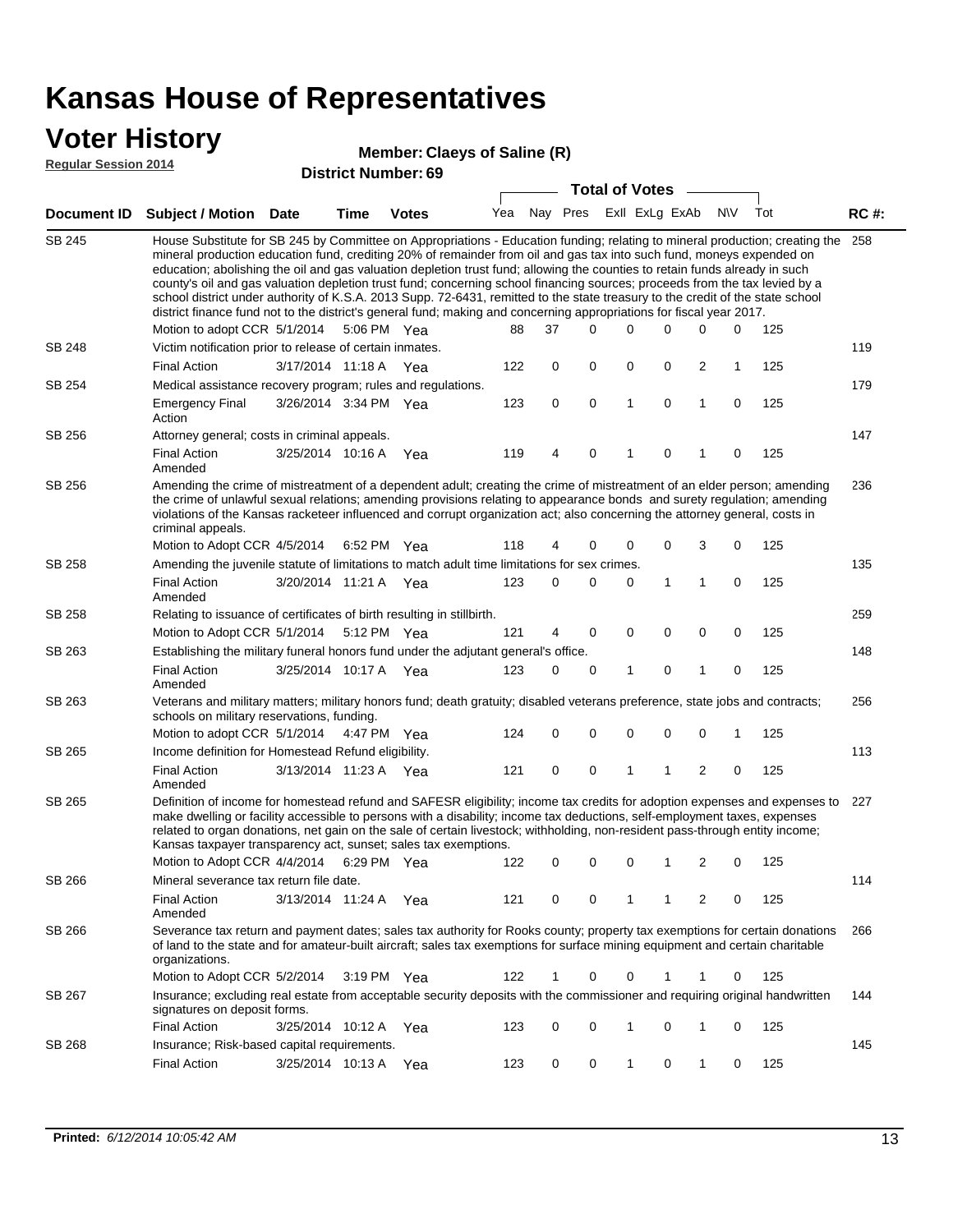### **Voter History**

**Regular Session 2014**

#### **Claeys of Saline (R)**

|               |                                                                                                                                                                                    |                        |             |              |     | <b>Total of Votes</b> |  |          |                         |             |                |             |     |             |
|---------------|------------------------------------------------------------------------------------------------------------------------------------------------------------------------------------|------------------------|-------------|--------------|-----|-----------------------|--|----------|-------------------------|-------------|----------------|-------------|-----|-------------|
| Document ID   | <b>Subject / Motion Date</b>                                                                                                                                                       |                        | Time        | <b>Votes</b> | Yea |                       |  |          | Nay Pres Exll ExLg ExAb |             |                | <b>NV</b>   | Tot | <b>RC#:</b> |
| SB 271        | Amending the Kansas medicaid fraud control act.                                                                                                                                    |                        |             |              |     |                       |  |          |                         |             |                |             |     | 176         |
|               | <b>Emergency Final</b><br><b>Action Amend</b>                                                                                                                                      | 3/26/2014 3:30 PM Yea  |             |              | 123 | 0                     |  | 0        | 1                       | $\mathbf 0$ | 1              | $\mathbf 0$ | 125 |             |
| SB 271        | Amending the Kansas medicaid fraud control act.                                                                                                                                    |                        |             |              |     |                       |  |          |                         |             |                |             |     | 228         |
|               | Motion to Adopt CCR 4/4/2014 6:33 PM Yea                                                                                                                                           |                        |             |              | 122 | 0                     |  | 0        | $\mathbf 0$             | 1           | 2              | 0           | 125 |             |
| SB 272        | Eliminating the 3% limit on controlled shooting area acreage in a county.                                                                                                          |                        |             |              |     |                       |  |          |                         |             |                |             |     | 149         |
|               | <b>Final Action</b>                                                                                                                                                                | 3/25/2014 10:19 A Yea  |             |              | 123 | 0                     |  | 0        | 1                       | $\mathbf 0$ | 1              | 0           | 125 |             |
| SB 273        | House Substitute for SB 273 by Committee on Transportation †Commercial vehicles; regulation and registration thereof.                                                              |                        |             |              |     |                       |  |          |                         |             |                |             |     | 168         |
|               | Final Action Sub Bill 3/26/2014 11:00 A Yea<br>Amended                                                                                                                             |                        |             |              | 122 | 1                     |  | 0        | 1                       | $\mathbf 0$ | 1              | 0           | 125 |             |
| SB 273        | Regulation of commercial motor vehicles; exemption from rules and regulations of the Kansas corporation commission.                                                                |                        |             |              |     |                       |  |          |                         |             |                |             |     | 265         |
|               | Motion to Adopt CCR 5/2/2014                                                                                                                                                       |                        | 3:10 PM Yea |              | 101 | 22                    |  | 0        | 0                       |             |                | 0           | 125 |             |
| SB 274        | Political action committees, legislative leadership.                                                                                                                               |                        |             |              |     |                       |  |          |                         |             |                |             |     | 169         |
|               | <b>Final Action</b><br>Amended                                                                                                                                                     | 3/26/2014 11:01 A Yea  |             |              | 108 | 15                    |  | 0        | 1                       | $\mathbf 0$ | 1              | 0           | 125 |             |
| SB 278        | Establishing the state board of veterinary examiners within the animal health division of the Kansas department of agriculture<br>for a two-year period.                           |                        |             |              |     |                       |  |          |                         |             |                |             |     | 127         |
|               | <b>Final Action</b>                                                                                                                                                                | 3/19/2014 11:24 A      |             | Yea          | 122 | 0                     |  | 0        | 0                       | 1           | 2              | 0           | 125 |             |
| SB 284        | Amending the Kansas 911 act.                                                                                                                                                       |                        |             |              |     |                       |  |          |                         |             |                |             |     | 124         |
|               | <b>Final Action</b>                                                                                                                                                                | 3/17/2014 11:24 A      |             | Yea          | 121 | $\overline{2}$        |  | 0        | $\mathbf 0$             | $\mathbf 0$ | $\overline{2}$ | $\mathbf 0$ | 125 |             |
| SB 285        | Optometrists; prohibition against limiting payment for covered services to insurance plan amounts.                                                                                 |                        |             |              |     |                       |  |          |                         |             |                |             |     | 150         |
|               | <b>Final Action</b><br>Amended                                                                                                                                                     | 3/25/2014 10:20 A Yea  |             |              | 123 | 0                     |  | 0        | 1                       | 0           | 1              | 0           | 125 |             |
| SB 286        | Extending sunset date on certain agriculture fees from July 1, 2015, to July 1, 2019.                                                                                              |                        |             |              |     |                       |  |          |                         |             |                |             |     | 151         |
|               | <b>Final Action</b><br>Amended                                                                                                                                                     | 3/25/2014 10:23 A      |             | Nav          | 76  | 47                    |  | 0        | 1                       | 0           | 1              | $\mathbf 0$ | 125 |             |
| SB 286        | Agriculture; extending sunset date on certain agriculture fees from July 1, 2015, to July 1, 2018; national day of the cowboy;<br>establishing the local food and farm task force. |                        |             |              |     |                       |  |          |                         |             |                |             |     | 264         |
|               | Motion to adopt CCR 5/2/2014 3:04 PM Yea                                                                                                                                           |                        |             |              | 102 | 21                    |  | 0        | 0                       | 1           | 1              | 0           | 125 |             |
| SB 306        | Modernizing certain insurance laws to allow use of additional investments.                                                                                                         |                        |             |              |     |                       |  |          |                         |             |                |             |     | 173         |
|               | <b>Emergency Final</b><br>Action                                                                                                                                                   | 3/26/2014 3:26 PM Yea  |             |              | 123 | 0                     |  | 0        | 1                       | 0           | 1              | $\mathbf 0$ | 125 |             |
| <b>SB 308</b> | Updating the Kansas no-call act.                                                                                                                                                   |                        |             |              |     |                       |  |          |                         |             |                |             |     | 138         |
|               | <b>Final Action</b>                                                                                                                                                                | 3/21/2014 10:15 A ExAb |             |              | 117 | 0                     |  | 0        | 0                       | 1           | 6              | 1           | 125 |             |
| SB 309        | Health insurance coverage for qualified professional associations.                                                                                                                 |                        |             |              |     |                       |  |          |                         |             |                |             |     | 182         |
|               | <b>Emergency Final</b><br>Action                                                                                                                                                   | 3/26/2014 3:38 PM Yea  |             |              | 122 | 1                     |  | 0        | 1                       | $\mathbf 0$ | 1              | $\mathbf 0$ | 125 |             |
| SB 310        | Grand juries; crimes to consider; amendment of indictment.                                                                                                                         |                        |             |              |     |                       |  |          |                         |             |                |             |     | 180         |
|               | <b>Emergency Final</b><br>Action                                                                                                                                                   | 3/26/2014 3:35 PM Yea  |             |              | 122 | 1                     |  | 0        | 1                       | 0           | 1              | 0           | 125 |             |
| SB 311        | Increasing the noneconomic damages cap and changing rules related to expert evidence.                                                                                              |                        |             |              |     |                       |  |          |                         |             |                |             |     | 142         |
|               | <b>Final Action</b><br>Amended                                                                                                                                                     | 3/24/2014 10:17 A ExAb |             |              | 119 | 3                     |  | $\Omega$ | 0                       | 0           | 3              | 0           | 125 |             |
| SB 311        | Increasing the noneconomic damages cap, changing rules related to expert evidence and repealing statutes pertaining to<br>collateral source benefits.                              |                        |             |              |     |                       |  |          |                         |             |                |             |     | 203         |
|               | Motion to adopt CCR 4/3/2014 6:15 PM Yea                                                                                                                                           |                        |             |              | 120 | 4                     |  | 0        | 0                       | 0           | 1              | 0           | 125 |             |
| SB 321        | Return of premiums separate from notice of denial of coverage.                                                                                                                     |                        |             |              |     |                       |  |          |                         |             |                |             |     | 146         |
|               | <b>Final Action</b>                                                                                                                                                                | 3/25/2014 10:15 A Yea  |             |              | 123 | 0                     |  | 0        | 1                       | 0           | 1              | 0           | 125 |             |
| SB 329        | Clarifying court orders relating to parents in juvenile offender cases.                                                                                                            |                        |             |              |     |                       |  |          |                         |             |                |             |     | 136         |
|               | <b>Final Action</b><br>Amended                                                                                                                                                     | 3/20/2014 11:23 A Yea  |             |              | 123 | 0                     |  | 0        | 0                       | 1           | 1              | 0           | 125 |             |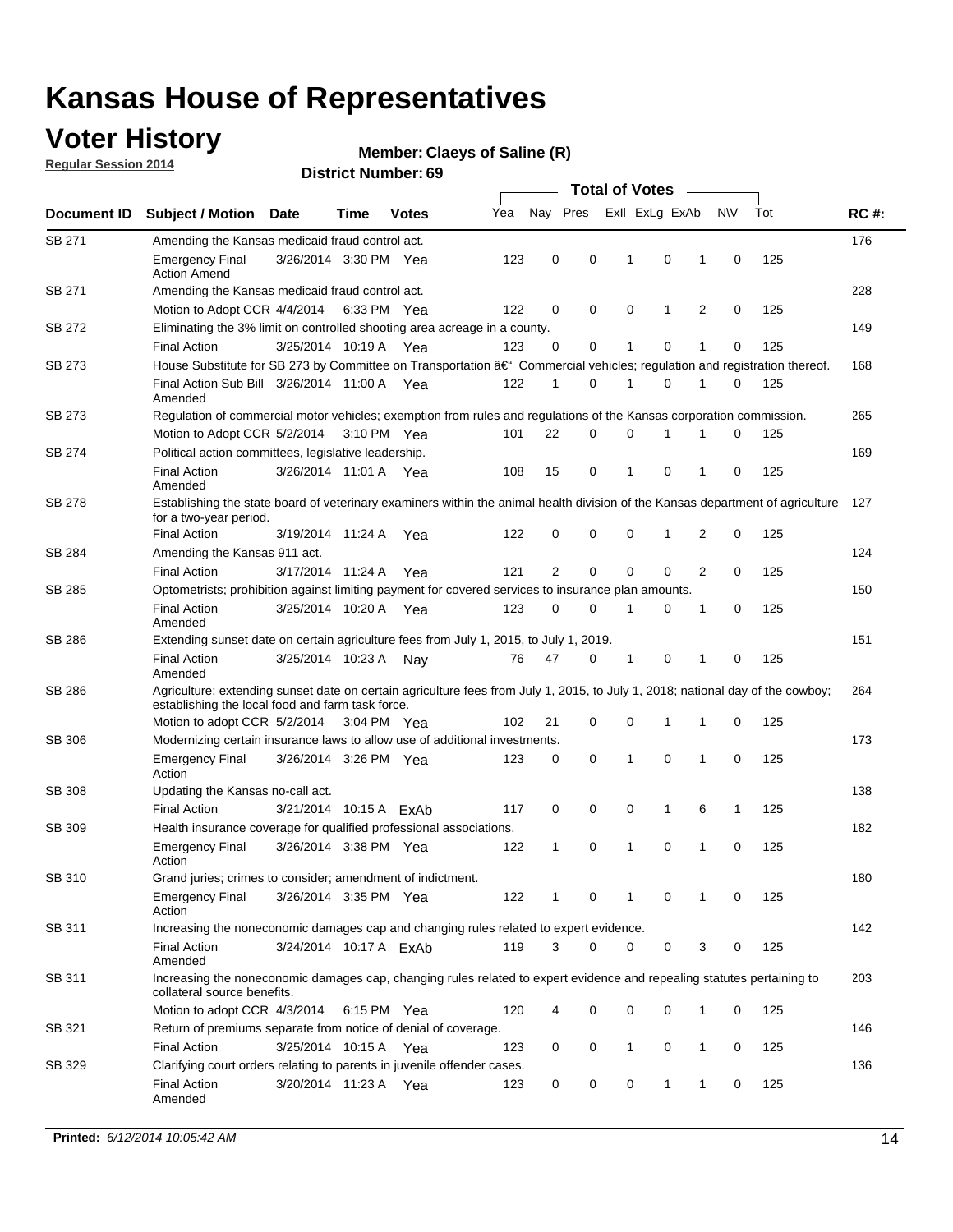#### **Voter History**

**Regular Session 2014**

**Claeys of Saline (R)**

|                    |                                                                                                                                                                    |                       |             |              |     |             |   | <b>Total of Votes</b> |                |                |             |     |             |
|--------------------|--------------------------------------------------------------------------------------------------------------------------------------------------------------------|-----------------------|-------------|--------------|-----|-------------|---|-----------------------|----------------|----------------|-------------|-----|-------------|
| <b>Document ID</b> | <b>Subject / Motion Date</b>                                                                                                                                       |                       | Time        | <b>Votes</b> | Yea | Nay Pres    |   |                       | Exll ExLg ExAb |                | N\V         | Tot | <b>RC#:</b> |
| SB 329             | Clarifying court orders relating to parents in juvenile offender cases and changing the statute of limitations on certain juvenile<br>offenses.                    |                       |             |              |     |             |   |                       |                |                |             |     | 242         |
|                    | Motion to adopt CCR 4/30/2014 3:23 PM Yea                                                                                                                          |                       |             |              | 122 | $\mathbf 1$ | 0 | 1                     | 1              | 0              | 0           | 125 |             |
| <b>SB 344</b>      | Special permits, oversized loads, transportation of hay or feed stuffs.                                                                                            |                       |             |              |     |             |   |                       |                |                |             |     | 152         |
|                    | <b>Final Action</b><br>Amended                                                                                                                                     | 3/25/2014 10:24 A     |             | Yea          | 122 | 1           | 0 | 1                     | 0              | $\mathbf 1$    | 0           | 125 |             |
| SB 349             | Boiler safety act; deputy inspectors.                                                                                                                              |                       |             |              |     |             |   |                       |                |                |             |     | 128         |
|                    | <b>Final Action</b><br>Amended                                                                                                                                     | 3/19/2014 11:25 A     |             | Yea          | 119 | 3           | 0 | 0                     | 1              | $\overline{2}$ | $\mathbf 0$ | 125 |             |
| SB 349             | Board of technical professions; recodification of professions and scope of practice, other; boiler safety act, deputy<br>inspectors.                               |                       |             |              |     |             |   |                       |                |                |             |     | 215         |
|                    | Motion to Adopt CCR 4/4/2014                                                                                                                                       |                       | 10:02 A     | Nav          | 112 | 11          | 0 | 1                     | 0              | 1              | 0           | 125 |             |
| SB 351             | Vehicle identification numbers; penalties; damages.                                                                                                                |                       |             |              |     |             |   |                       |                |                |             |     | 153         |
|                    | <b>Final Action</b>                                                                                                                                                | 3/25/2014 10:25 A     |             | Yea          | 123 | 0           | 0 | 1                     | 0              | $\mathbf{1}$   | 0           | 125 |             |
| SB 357             | Increasing the number of allowable hunter education deferrals.                                                                                                     |                       |             |              |     |             |   |                       |                |                |             |     | 154         |
|                    | <b>Final Action</b><br>Amended                                                                                                                                     | 3/25/2014 10:26 A     |             | Yea          | 97  | 26          | 0 | 1                     | 0              | $\mathbf{1}$   | 0           | 125 |             |
| SB 357             | Authorizing land purchases by the state; amending process state uses to address seized wildlife; increasing the number of<br>allowable hunter education deferrals. |                       |             |              |     |             |   |                       |                |                |             |     | 275         |
|                    | Motion to Adopt CCR 5/2/2014                                                                                                                                       |                       | 7:53 PM Yea |              | 113 | 11          | 0 | 0                     | 0              | -1             | 0           | 125 |             |
| <b>SB 359</b>      | Relating to asbestos-related liability.                                                                                                                            |                       |             |              |     |             |   |                       |                |                |             |     | 177         |
|                    | <b>Emergency Final</b><br>Action                                                                                                                                   | 3/26/2014 3:32 PM Yea |             |              | 94  | 29          | 0 | 1                     | $\mathbf 0$    | $\mathbf 1$    | $\mathbf 0$ | 125 |             |
| <b>SB 367</b>      | Creating the student data privacy act.                                                                                                                             |                       |             |              |     |             |   |                       |                |                |             |     | 186         |
|                    | <b>Emergency Final</b><br><b>Action Amend</b>                                                                                                                      | 3/26/2014 3:43 PM Yea |             |              | 119 | 4           | 0 | 1                     | 0              | -1             | 0           | 125 |             |
| SB 367             | Creating the student data privacy act.                                                                                                                             |                       |             |              |     |             |   |                       |                |                |             |     | 245         |
|                    | Motion to adopt CCR 4/30/2014 3:41 PM Yea                                                                                                                          |                       |             |              | 123 | 0           | 0 | 1                     | 1              | 0              | 0           | 125 |             |
| SB 371             | Amending employment security law regarding disposition of penalty funds and disclosure of confidential information.                                                |                       |             |              |     |             |   |                       |                |                |             |     | 129         |
|                    | <b>Final Action</b>                                                                                                                                                | 3/19/2014 11:27 A Yea |             |              | 90  | 32          | 0 | 0                     | 1              | 2              | 0           | 125 |             |
| <b>SB 372</b>      | Amending the shared work unemployment compensation program; layoff aversion.                                                                                       |                       |             |              |     |             |   |                       |                |                |             |     | 155         |
|                    | <b>Final Action</b>                                                                                                                                                | 3/25/2014 10:28 A     |             | Yea          | 123 | 0           | 0 | $\mathbf{1}$          | 0              | $\mathbf{1}$   | 0           | 125 |             |
| SB 402             | Amending statutes related to the Kansas criminal justice information system committee.                                                                             |                       |             |              |     |             |   |                       |                |                |             |     | 178         |
|                    | <b>Emergency Final</b><br>Action                                                                                                                                   | 3/26/2014 3:33 PM     |             | Yea          | 123 | 0           | 0 | 1                     | 0              | $\mathbf{1}$   | 0           | 125 |             |
| SB 423             | Authorizing Department of Administration to sell Landon and Eisenhower state office buildings.                                                                     |                       |             |              |     |             |   |                       |                |                |             |     | 233         |
|                    | <b>Final Action</b><br>Amended                                                                                                                                     | 4/5/2014              | 10:28 A     | Yea          | 66  | 55          | 0 | 0                     | 0              | 4              | 0           | 125 |             |
| SB 424             | Amending the statutory requirements for a valid hospital lien.                                                                                                     |                       |             |              |     |             |   |                       |                |                |             |     | 183         |
|                    | <b>Emergency Final</b><br>Action                                                                                                                                   | 3/26/2014 3:39 PM Yea |             |              | 115 | 8           | 0 | 1                     | 0              | -1             | 0           | 125 |             |
| SCR 1618           | Substitute for SCR 1618 by Committee on Federal and State Affairs -- State constitutional amendment authorizing raffles.                                           |                       |             |              |     |             |   |                       |                |                |             |     | 170         |
|                    | Final Action Sub Bill 3/26/2014 11:06 A                                                                                                                            |                       |             | Yea          | 102 | 19          | 2 | 1                     | 0              | -1             | 0           | 125 |             |
| SCR 1620           | Port authority; creation in Stafford, Kansas.                                                                                                                      |                       |             |              |     |             |   |                       |                |                |             |     | 234         |
|                    | <b>Final Action</b>                                                                                                                                                | 4/5/2014              | 10:29 A     | Yea          | 121 | 0           | 0 | 0                     | 0              | 4              | 0           | 125 |             |